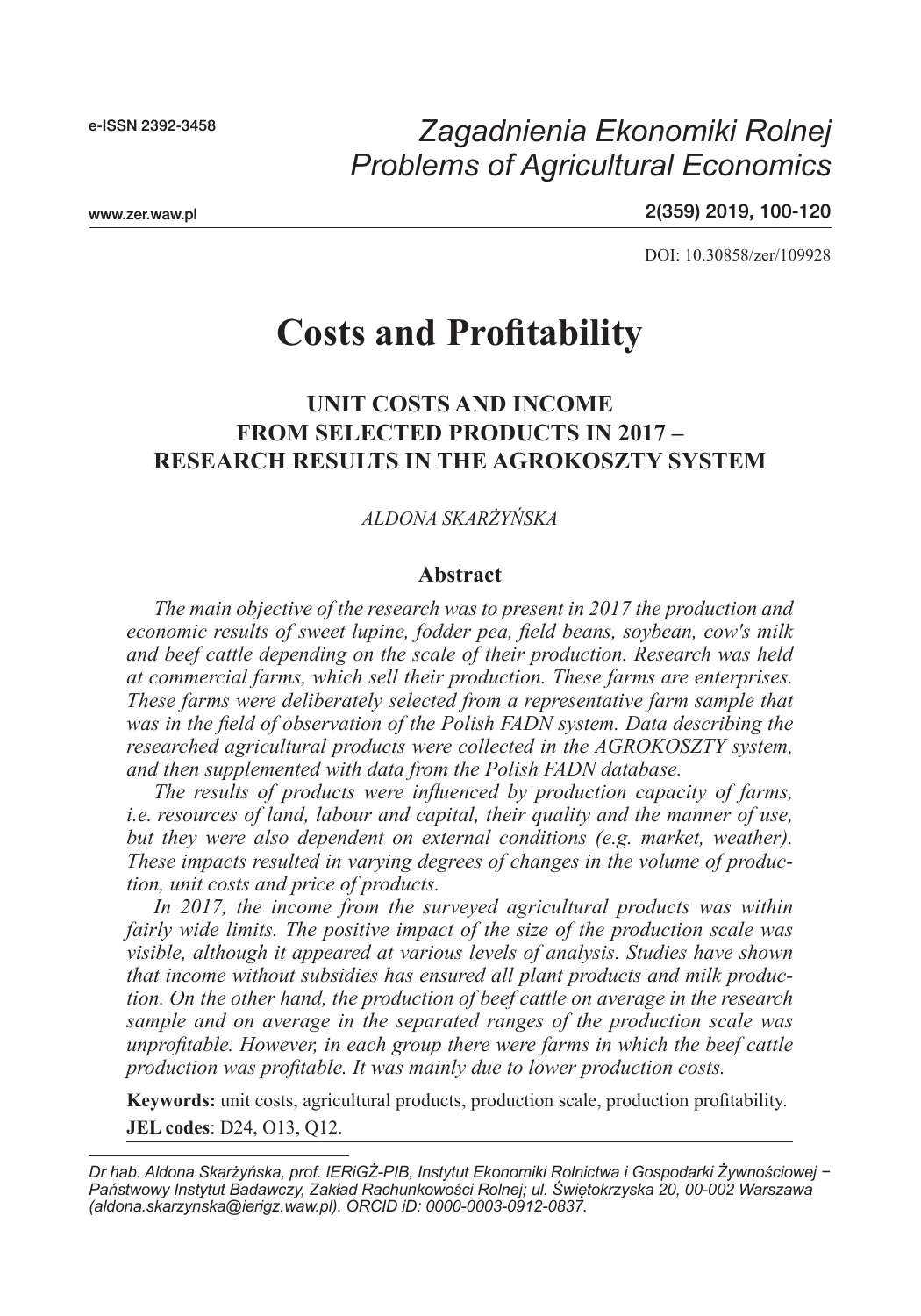#### **Introduction**

In a market economy, costs are the main determinant characterising the thriftiness of enterprises and an important criterion for making management decisions. Achievement of the objective of maximising the economic surplus can be done by affecting revenues, but also costs. However, due to the barrier of demand and growing competition, the minimisation of costs is an important contribution to the improvement of production efficiency. Costs arise on the farm and are the result of decisions made there on (although their level may also be influenced by external factors, e.g. prices of means of production), therefore, it is possible to control them.

Due to changes occurring on agricultural markets resulting, *inter alia*, from the growing competition, producers are forced to increase both the efficiency of management and the scale of production. The increase in the scale, and thus the production volume, affects the size of sale revenues but also the costs incurred. Cost optimisation is a broad issue and it is not easy for the farmer to make the right decision regarding the intensity of production.<sup>1</sup> The farmer should take into account the level of technology, the adopted production technology, natural and economic conditions as well as the size and structure of inputs. These factors, at least to some extent, are related to the choice of production scale.

Farms operate in an environment subject to many changes, some of which are a consequence of human activities while others are accidental, beyond a man's influence. Due to the specificity of production processes in agriculture, time, which passes from the moment a decision is made to the placement of products on the market differs for plant production and for production of milk or live cattle. Therefore, costs are an important element of the profitability account, and the knowledge about their components and the existing relations both within them and between the area of revenues and income is helpful when running a farm.

The main objective of the research was to assess production and economic effects and to identify factors determining higher income from agricultural production activities (agricultural products<sup>2</sup>) studied in 2017. The level of incurred outlays and manufacturing costs was assessed, and attempt was also made to answer the question of whether the increase in the scale was economically justified. The degree of diversification of production profitability was also examined, both between groups of farms, i.e. scale ranges, and within them. The results obtained do not fully cover the issues concerning the profitability of production depending on the size of the scale, but they are a good illustration of the situation, despite the relative nature of the production volume, which was adopted as small, medium and large.

<sup>1</sup> The volume of input of current assets per 1 ha or 1 animal indicates intensity in agriculture – see Manteuffel (1984).

<sup>&</sup>lt;sup>2</sup> Depending on the context, the terms "agricultural production activities" and "agricultural products" are used interchangeably and these terms should be treated as identical.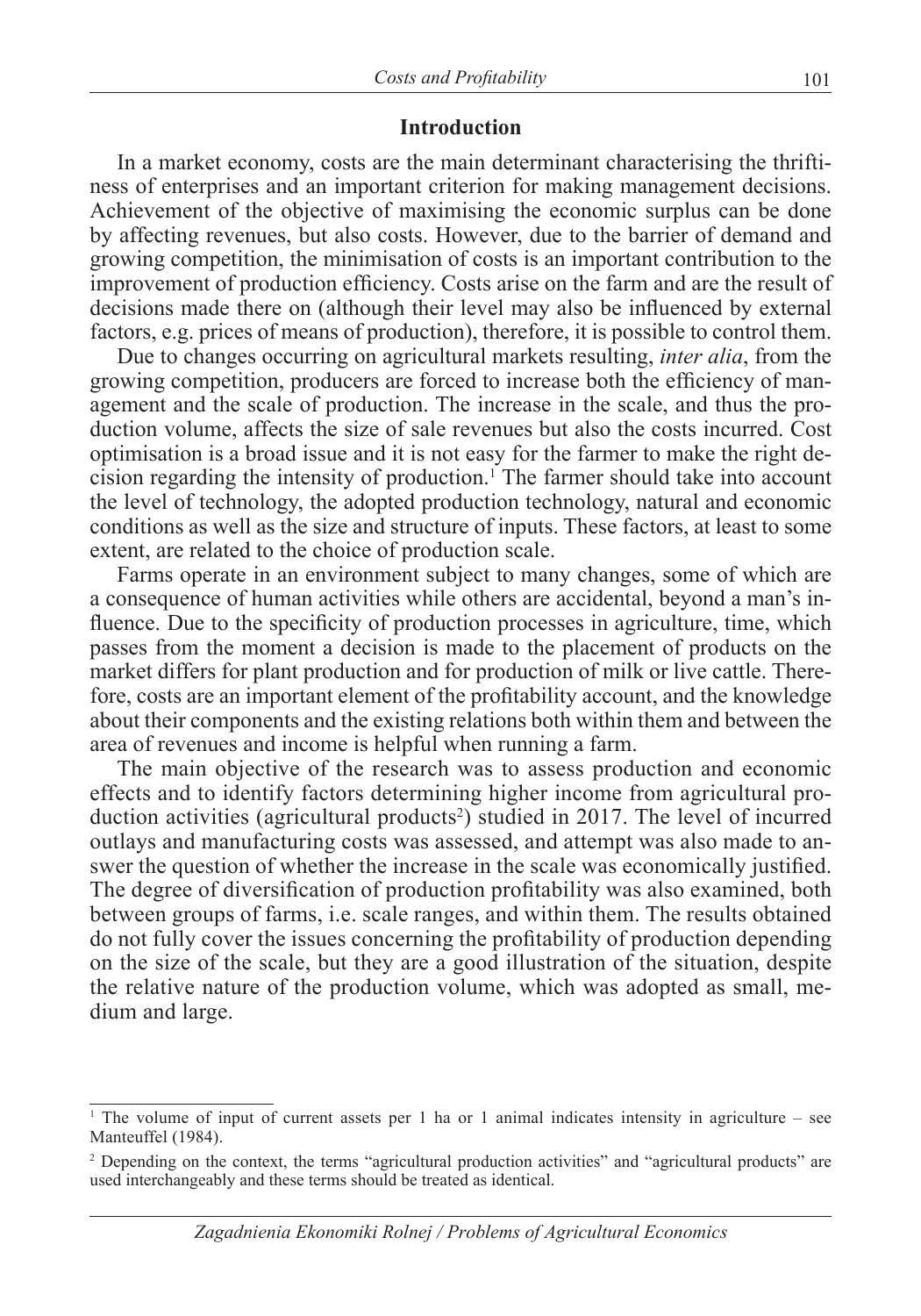### **Subject and method of research**

The subject of research were production and economic results of four plant production activities (sweet lupine, fodder peas, field beans and soya) and two animal production activities (dairy cows and slaughter cattle, i.e. live cattle). Empirical data characterising the studied activities was collected in 2017 on individual farms located throughout Poland. These farms were selected intentionally from a representative sample of farms which was in the field of observation of the Polish FADN. These were commodity farms that have greater development opportunities.3 The selection of farms for the study of each activity was made independently. The condition was the scale of its production and the farmer's consent to carry out the research. Data describing the studied activities was collected according to the methodology of the AGROKOSZTY system (System Collecting Data on Agricultural Products). It was supplemented with data from the Polish FADN database, and then processed according to the developed assumptions.

The research covered revenues (value of potentially commodity production per 1 ha of crops, per 1 dairy cow and 100 kg of live cattle), costs and economic effects. The measure of assessment of the obtained effects were income categories (analysed without subsidies and after taking this support into account), i.e. direct surplus and income from activity; the method of their calculation is presented below:

 $direct surplus = value of production - direct costs,$ 

income from activity  $=$  value of production  $-$  total costs (total direct and indirect).

Subsidies are an instrument supporting and stabilising farmers' income. The maximum amount of subsidies that farmers could receive, provided all the conditions were met, was calculated on the basis of data on the amount of subsidies received to the studied agricultural products on farms, where research was carried out, and the amounts of direct payments in 2017 complete with the rules for granting them. It should be added that the amounts of VAT owed and charged are not taken into account in the calculation of income from activity.

In the case of plant production activities, the **value of production** is the sum of the value of the main products (e.g. seeds) and by-products (e.g. straw) available on the market. It is determined according to the market sales prices or the farm-gate sales prices (i.e. on the farm). Thus, it depends on the size of plant yields and the sales price of the products. Losses are deducted from the value of production (created after the harvest, e.g. during cleaning). In the case of animal production, the structure of production value varies depending on the analysed activity. However, the product for which a given production is carried out is always referred to as the main one (e.g. milk). Independently, there may be a cattle increase (e.g. calves after weaning from a cow) and one or more by-products (e.g. culled animals). Losses are deducted from the value of production, i.e. mortalities occurring in the production process. It should be added that the value of manure and slurry produced on own farm is not taken into account when calculating the production value for animal production activities.

<sup>&</sup>lt;sup>3</sup> Farmers who run commodity farms, i.e. the ones whose production is intended for sale, have features typical of enterprises. Thus, farmers are essentially entrepreneurs – see Ziętara (2009).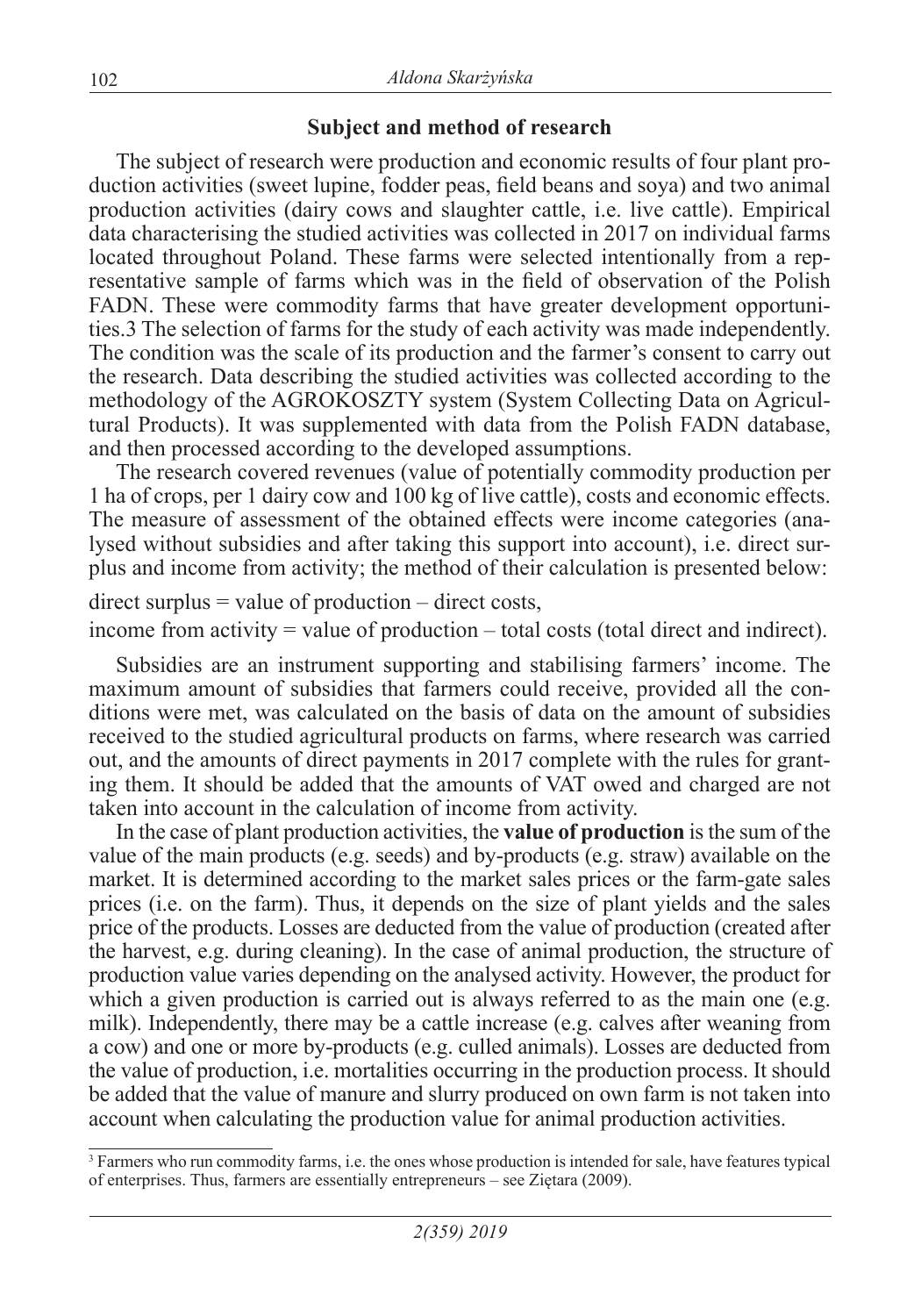The set of **direct costs** by which the value of production is reduced, is different for plant and animal production. Both sets reflect the costs incurred throughout the production cycle and depict the current market conditions. 12 consecutive months of the calendar year were adopted as the accounting period. Information on incurred outlays and direct costs in the case of plant production always refers to the area of the crop of the studied activity. Components of direct costs from outside the farm are determined according to the purchase price, and produced on the farm (e.g. seed material, own fodder from commodity products) – according to the farm-gate sales prices. The exception – in the case of animal production – is own fodder from non-commodity products (e.g. corn silage), which is valued according to direct costs incurred to produce them. The components of costs are reduced by the subsidies granted.

The rule regulating the inclusion of certain components of costs in direct costs is meeting the following three conditions, at the same time:

- these costs can be assigned to a specific activity without any doubt,
- their size is proportional to the scale of production,
- they have a direct impact on the size (volume and value) of production.

### **Direct costs of plant production include:**

- seed and planting material (*purchased or produced on the farm*),
- fertilisers from purchase<sup>4</sup> (*without lime fertilisers*),
- plant protection products,
- growth regulators (rooting agents, growth substances, defoliants),
- insurance related directly to a given activity,
- specialist costs including:
	- specialised expenses on crop production,
	- specialist services,
	- occasional hire for specialist work.

### **Direct costs of animal production include:**

- animals included in individual activities for the purpose of livestock replacement,
- fodder, which is divided into:
	- fodder from outside the farm (*mainly from purchase*),
	- fodder from own farm, which is divided into:
		- own fodder from potentially commodity products,
		- fodder from non-commodity products,
- rents for the use of fodder area leased for a period shorter than one year (*on UAA and on area not classified as UAA, e.g. mountain pastures*),
- insurance of animals relating directly to a given activity (*e.g. cows*),
- medicines and veterinary measures (*including semen for insemination*),
- veterinary services (*insemination, castration, preventive vaccinations*),
- specialist costs including:
	- specialised expenses on animal production,
	- specialist services,
	- occasional hire for specialist work.

<sup>&</sup>lt;sup>4</sup> The cost of fertilisers from purchase also includes specialised fertilising taxes.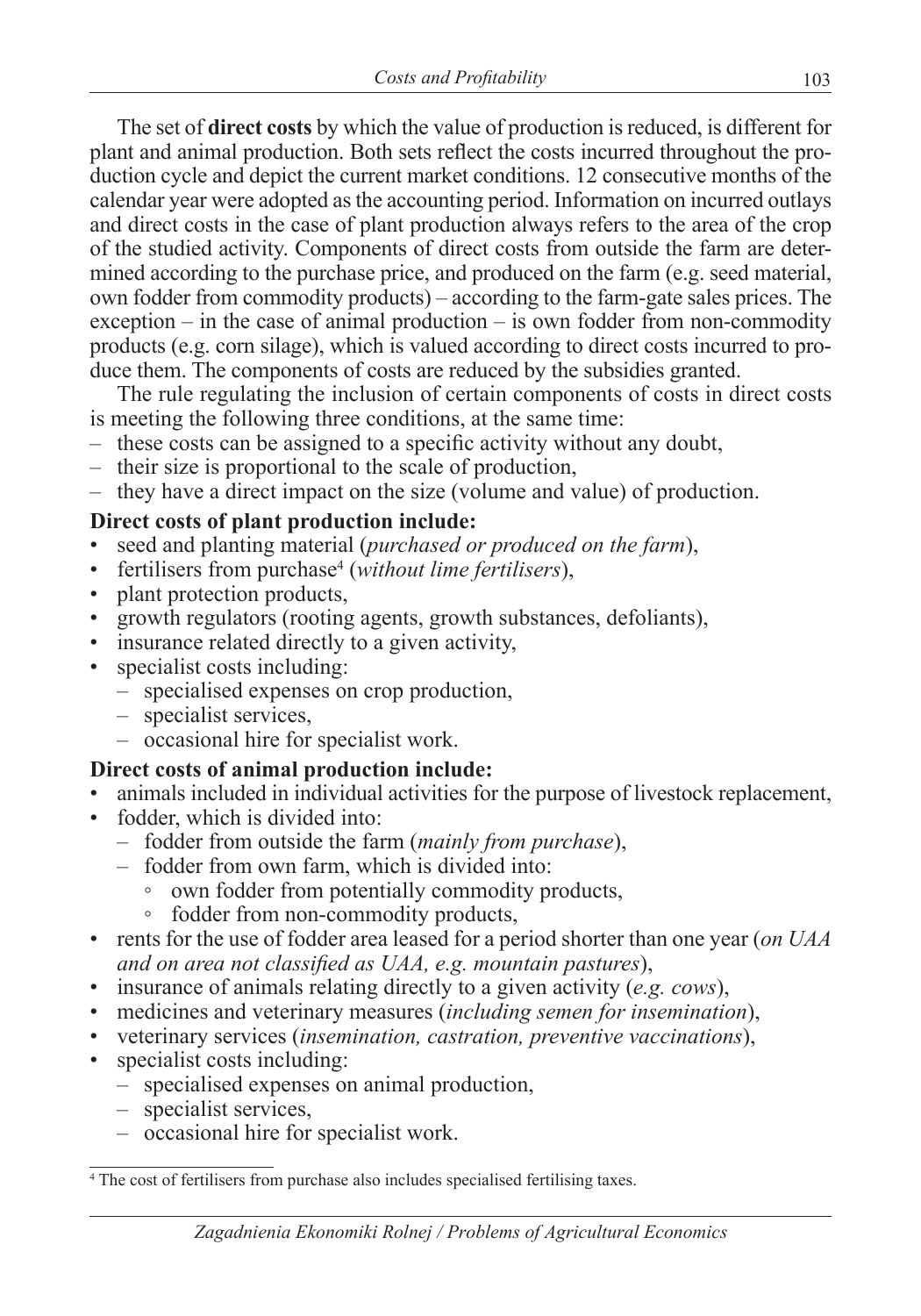The accounts which they keep to calculate income from activity include direct and indirect costs. Direct costs are assigned to products directly, based on relevant source documents. On the other hand, **indirect costs** are taken from the Polish FADN database. Indirect costs can be defined as costs of production readiness, incurred for the functioning or only existence of a farms. Indirect costs of a farm are divided into real and estimated indirect costs (Goraj and Mańko, 2004).

### **Real indirect costs include:**

- general economic costs electricity, fuel, diesel fuel, current repairs, maintenance and inspections, services, insurance (e.g. of buildings, property and motor insurance), other costs, e.g. payment for water, telephone, lime fertilisers;
- taxes agricultural, forestry, special sections, real estate and other, e.g. means of transport;
- costs of external factors the cost of employed labour, rents and interest.

## **Estimated indirect costs include depreciation of:**

- buildings and structures,
- machines and technical devices.
- means of transport,
- drainage devices,
- orchards and perennial plantations,
- intangible assets,
- completed investments in external fixed assets.

At the time of creation, indirect costs cannot be divided into products, they are costs common to the whole farm, and division keys are used to divide them. According to the applied methodology, indirect costs of a farm were divided into activities according to the share of the production value of each of them in the total value of production of the farm.

Tables presenting the research results also include data collected in the AGROKOSZTY system related to labour inputs (own and others) incurred for a given activity. This register allows for determining the labour intensity of production. In the case of plant production activities, it registers works related to presowing soil preparation, maintenance and harvesting and drying grains. In the case of animal production activities, these are mainly works related to handling of the animals and giving fodder and incurred for the production of own non-commodity fodder. The register does not cover labour input which is related to the functioning of the farm as a whole. This applies to administrative work, general economic work or labour input expended on repairs of buildings or machines.

Income from activity is calculated on the basis of the number of working hours spent to produce individual products, without subsidies for 1 hour of family labour. It reflects the level of coverage of work input of a farmer and farmer's family members by income from 1 ha of crops or the production of 100 kg of live cattle. For the purposes of the analysis, family labour input was valued at the normative rate, determined on the basis of the average level of remuneration of people employed in the entire national economy in a given year (according to data of Statistics Poland),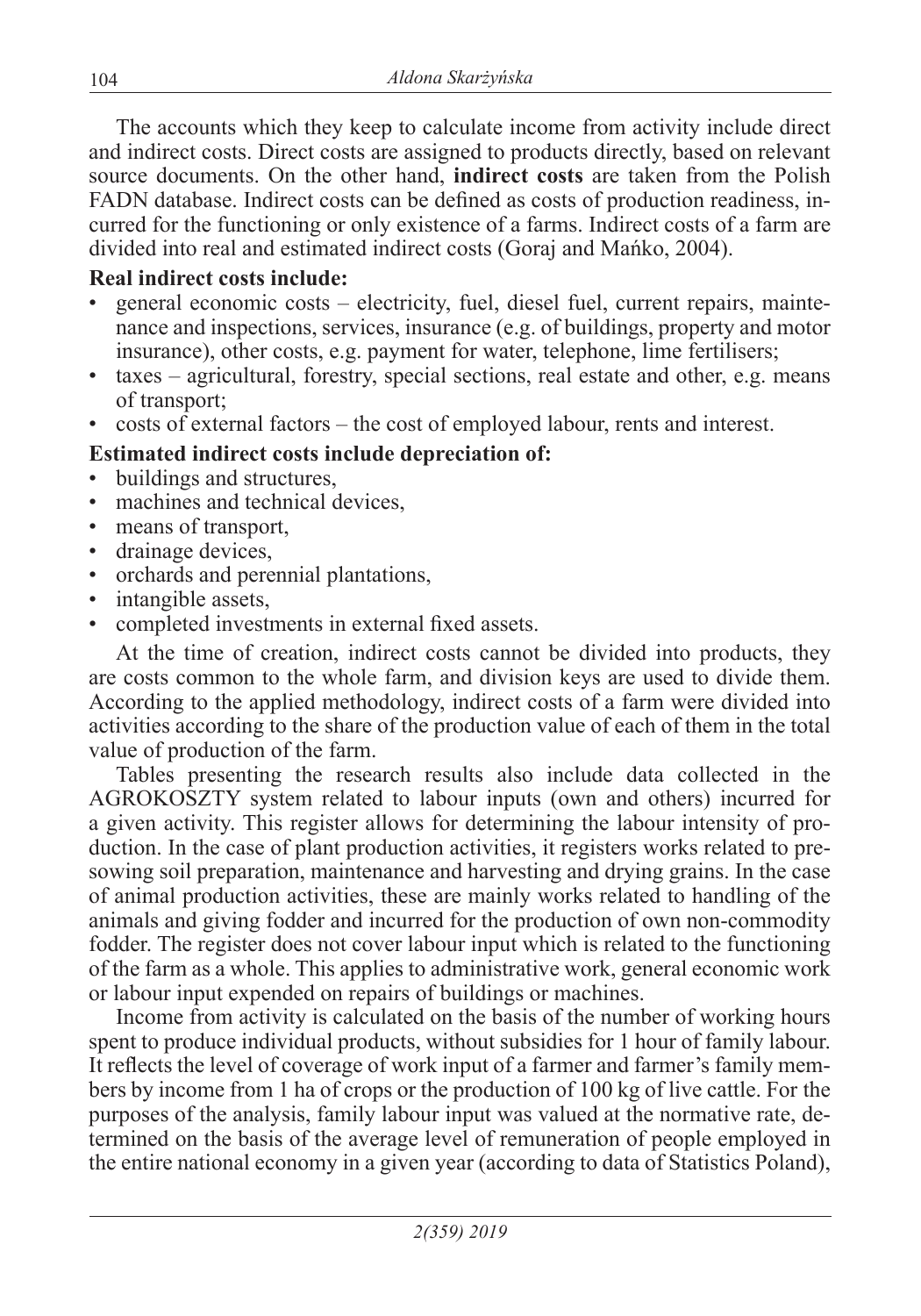assuming that one full-time worker is working in agriculture for 2120 hours a year. The parity payment for 1 hour of work calculated this way amounted to PLN 16.14 in 2017.<sup>5</sup> However, it should be borne in mind that the approach to the family labour inputs on individual farms in terms of value is always conventional.

The results of the studied production activities were presented on average in the research sample of farms and in groups classified according to the scale of their production. Horizontal analysis was used by comparing the parameters characterising individual farms in separate ranges of the scales. Three ranges of the scale were chosen for the analysis, i.e. small, medium and large. However, due to a rather small sample, the results for the fodder peas were presented only in two ranges of the scale (i.e. small and large), and the results for field beans and soya only on average in the research sample. The scale criterion used for plant products was the area of cultivation, for live cattle – the level of net production measured by the annual weight gain of the herd of slaughter cattle over the age of 1 (dairy and meat-dairy breeds), and for dairy cows – the scale criterion was the number of cows kept on the farm. When dividing the research sample of farms conducting particular activities into groups differing in the size of the production scale, the size of the sample and the distribution of the features which were the scale criterion were taken into account. The assumption was for the number of farms in the specified scale ranges to be as large as possible, the average level of the feature adopted as the scale criterion to be close to the median of this feature and the limits of the scale ranges to be tangent. These factors determined the choice of three or two ranges of the scale, consequently the number of farms in the specified ranges does not cover the entire research sample.

The size of the production scale ranges is relative which means that the size of the scale adopted as large can be considered small on farms with a different area structure and different production organisation. In addition, due to the targeted selection of the sample, the research results cannot be statistically generalised to all individual farms in the country. Nevertheless, they are a factor in the choice of the size of the scale which has a chance to ensure relatively high effectiveness of production. They also allow presenting certain phenomena and relations, and in this context provide a basis for formulating conclusions referring not only to the examined sample.

In a broader perspective, the research results were the subject of a publication by Skarżyńska and Abramczuk (2018) which discusses in great detail the production and economic situation of the studied agricultural production activities. In the article, the analysis of results is expressed in a synthetic manner. The results of calculations (in nominal values) are included in the tables. Due to the electronic data processing technique, in some cases the sums of components may differ from the total given.

<sup>5</sup> Own calculations based on data of Statistics Poland.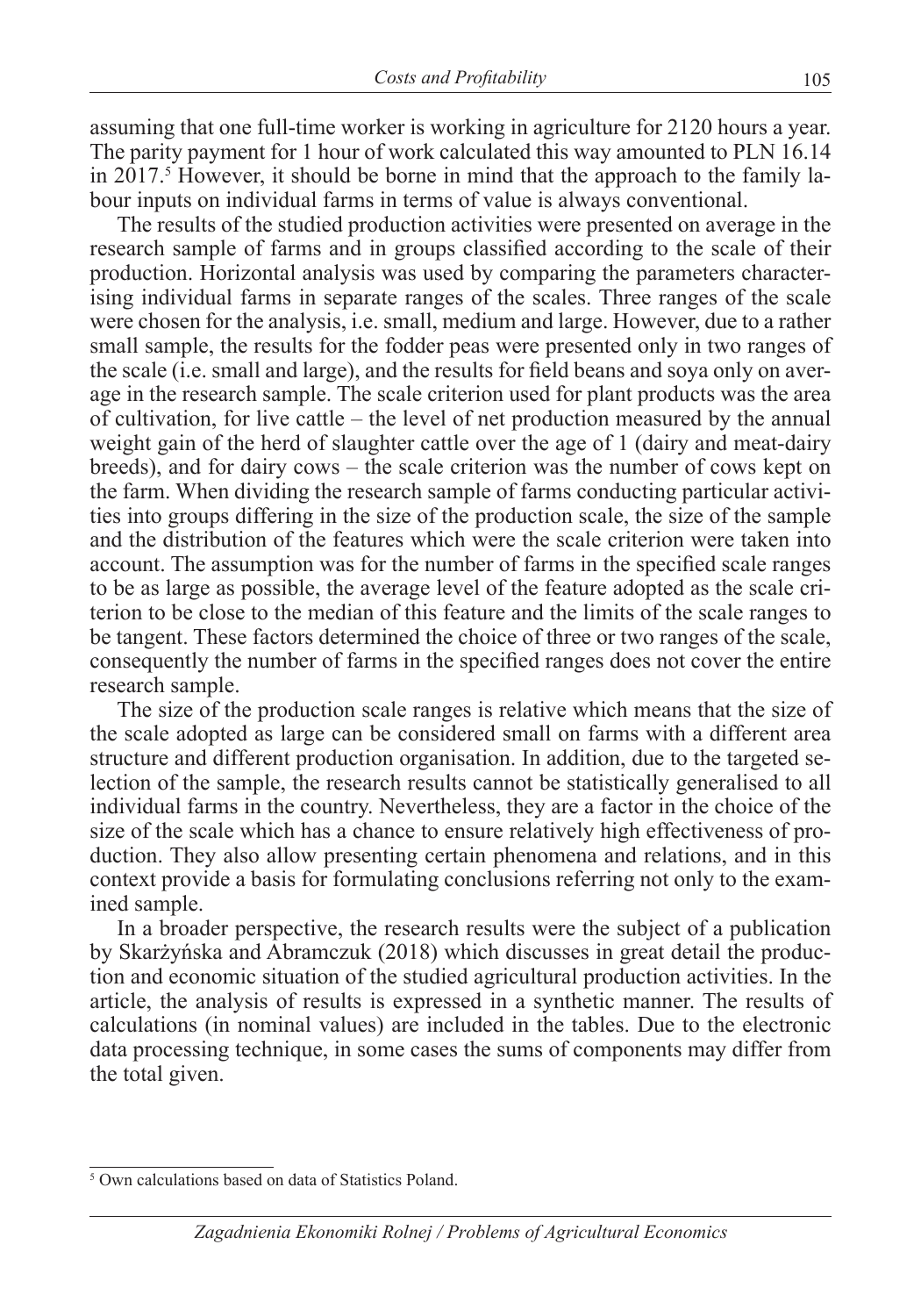### **Research results**

According to data of Statistics Poland (GUS, 2018), in 2017 the market conditions of agricultural production for the first time since 2011 were favourable for agricultural producers. This was caused by a significant increase in the prices of agricultural products sold by individual farms (17.0%), with a slight increase in the prices of goods and services purchased for the current agricultural production and for investment purposes (1.9%). In 2017, the index of price relations ("price scissors") was favourable, amounting to 110.0%. These conditions influenced the economic results of the studied products.

In 2017, the cultivation of **sweet lupine** allowed for obtaining income from activity without subsidies, but its level was low (Table 1). On average in the sample with cultivation on the area of 5.75 ha, it amounted to 185 PLN/ha. The highest income was obtained by producers of lupine on small scale  $(1-2 \text{ ha}) - 373 \text{ PLN/ha}$ . Worse results were recorded for units cultivating lupine on large scale (10-50 ha) – 222 PLN/ha, and the worst on medium scale (4-8 ha) – 128 PLN/ha. The yield of sweet lupine in specified groups of farms was similar, ranging from 15.8 dt/ha to 16.6 dt/ha, while the sales price of seeds decreased along with the increase in the area of its cultivation. Producers of lupine on small scale obtained the highest price – 95.47 PLN/dt, on farms with a medium and large scale the price of seeds was lower, amounting to 81.70 PLN/dt and 80.76 PLN/dt, respectively. It is esti-mated that a part of the crop from farms cultivating lupine on small scale was sold in marketplaces where prices were higher than in purchasing centres (according to Statistics Poland  $-2.2$  times). Relatively high sale price of lupine in this group of farms determined higher revenues and had an impact on the level of income without subsidies.

Total costs incurred per 1 ha of lupine decreased with the increase of the scale. The lowest (1081 PLN/ha) were registered on farms cultivating lupine on large scale, compared to medium scale (1160 PLN) they were 6.8% lower, and to small scale (1209 PLN) 10.6%. The decrease in total costs was determined by decreasing direct costs, but also – in the case of cultivation of lupine on large scale – lower total indirect costs. To assess the efficiency of using the resources the research calculated the marginal cost of production of an additional unit, depending on the scale of production. The basis for calculating marginal and average unit costs were averaged results at the level of total costs. Medium scale was compared with small scale, and large scale with medium. The marginal analysis indicated that the increase in the scale of cultivation of lupine to medium (4-8 ha) and large scale (10-50 ha) was justified, but the results obtained for large scale were more favourable. In both ranges of the scale, the production intensity limit was not exceeded, costs were increasing more slowly than the value of production. An increase in the value of production by PLN 1 for medium scale would require an increase in costs of PLN 0.96, and for large scale – PLN 0.80. The results of the analysis show that lupine cultivated on large scale, in comparison to other ranges, were characterised by: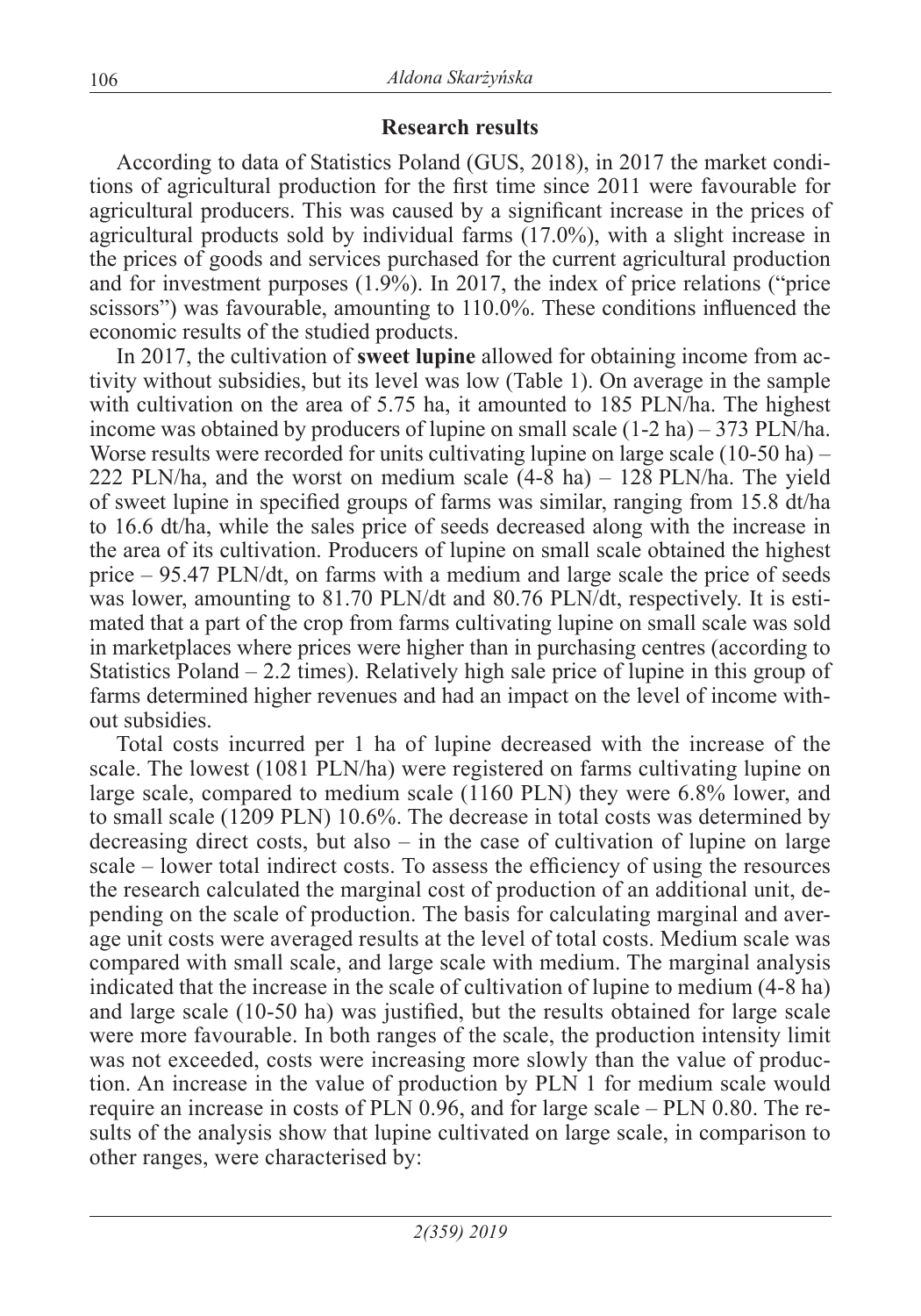- high cost competitiveness direct costs accounted for 49.2% of the generated direct surplus without subsidies, however, the advantage of large scale was small, in the case of medium scale these costs accounted for 50.6%, and small scale  $-50.1%$ .
- relatively high economic efficiency the profitability ratio was  $120.6\%$ , while with medium scale it was 111.0%, and with small scale – 130.9%.

The positive impact of the cultivation scale is visible at the level of (total) costs of 1 ha and production costs of 1 dt of seeds. The lowest unit costs were recorded on farms cultivating lupine on large scale – 66.98 PLN/dt, compared to medium scale (73.58 PLN/dt) they were 9.0% lower and to small scale  $(72.95 \text{ PLN/dt}) - 8.2\%$ . Unit costs of production of lupine seeds in the sale price on small scale accounted for  $76.4\%$ , while on medium scale  $-90.1\%$ , and large – 82.9%. This relation affected the amount of income without subsidies from growing 1 ha of lupine.

The research results indicate that income from activity without subsidies per 1 hour of family labour exceeded the parity rate of labour payment accepted for calculations (16.14 PLN/h) on average in the sample by 99.7%, while in the case of cultivation of lupine on small scale by 127.6%, on medium scale – 43.9%, and  $large - 173.7%$ .

In 2017, the producers of **fodder peas** generated income from activity without subsidies (Table 2). On average in a sample, with the cultivation of peas on an area of 3.26 ha, this income was 769 PLN/ha. In groups of farms differing in the scale of cultivation of peas, its size was similar. On small scale (1-2 ha), income without subsidies obtained from 1 ha was PLN 828, and on large scale (4-20 ha) – PLN 761. The amount of income was conditioned by revenues, and their level was strongly influenced by the price of seeds which in the case of small scale amounted to 96.05 PLN/dt and was 11.2% higher compared to large scale (86.36 PLN/dt). It is estimated that producers of peas on small scale, and thus having a smaller production volume, were looking for opportunities to sell seeds at a higher price. Probably part of the crops was sold in marketplaces where the price was much higher. According to unpublished data of Statistics Poland, in 2017 the average market price of fodder peas was 169.63 PLN/dt and was 2.3 times higher than the purchase price (75.15 PLN/dt). Total costs incurred per 1 ha of peas, on large scale of its cultivation (1,578 PLN/ha), compared to small scale (1,878 PLN/ha) were 16.0% lower. Their decrease was conditioned by lower direct costs (13.3%) and indirect costs (18.5%). The research results indicate that fodder peas grown both on a large and small scale were characterised by:

- high competitiveness in relation to incurred direct costs on large scale these costs accounted for 48.6% of the generated direct surplus without subsidies, while on small scale  $-48.4\%$ ,
- quite high economic efficiency the profitability ratio on large scale was 148.2%, and on small scale – 144.1%.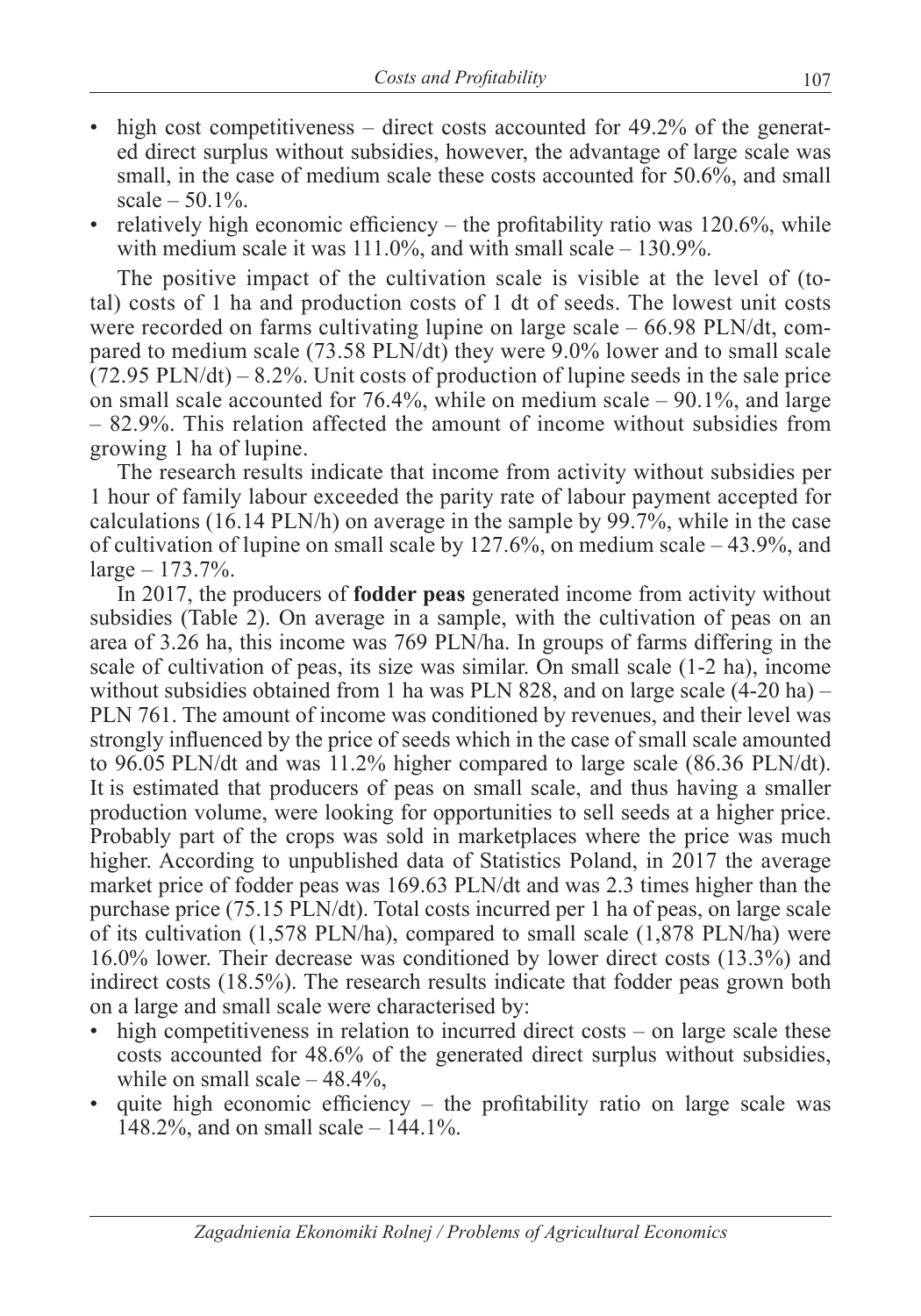The beneficial effect of influence of the size of the scale on the results of peas is visible at the level of cultivation costs of 1 ha and unit costs of seed production. With large scale, the production costs of 1 dt of seeds were 12.6% lower. The costs of generating PLN 1 of income from activity without subsidies were also lower – by 8.8%. The positive impact of the scale is also visible at the level of income from activity without subsidies per one hour of family labour. This income for large scale of cultivation of peas was 39.7% higher compared to small scale, and as a result the factor of the parity rate coverage was higher.

The results of cultivation of **field beans and soya** in 2017, due to the small number of farms participating in the research, were presented only on average in the research sample (Table 3). Both activities allowed obtaining income from activity without subsidies but its level was low. Field beans grown on an area of 5.26 ha provided income without subsidies in the amount of 410 PLN/ha, and soya with cultivation on the area of  $6.62$  ha  $-533$  PLN/ha. The factor which determined the amount of income was revenue, as a derivative of production and price results. In the case of field beans more favourable production results were recorded (the crop of field beans was 29.6 dt/ha, and of soya – 20.5 dt/ha), and in the case of soya – more favourable price results (the price of soya was 126.34 PLN/dt, and of field beans – 69.31 PLN/dt). The amount of income was also influenced by costs, their level per 1 ha of cultivation of field beans amounted to PLN 1,645, and per 1 ha of soya – PLN 2,052. The relation between the sales price and the unit cost of production had an impact on the amount of income. In the sample of farms cultivating field beans, this relation was 1.25, and in those cultivating soya, it was slightly more favourable – 1.26. As a result, the income from soya cultivation was higher (PLN 123 per 1 ha).

The research results show that on farms cultivating field beans, direct costs accounted for 56.2% of the generated surplus without subsidies, and on farms with soya – 50.5%. This means that the efficiency of using inputs of means of production – which express direct costs in terms of value – was greater in the case of soya cultivation. Thus, soya was more competitive in relation to the direct costs incurred. In 2017, cultivation of field beans and soya was economically efficient, the profitability ratio was 124.9% and 126.0%, respectively. However, there were units, in both groups of farms, where the limit of production profitability was not exceeded (their percentage was 21.7% and 26.7%, respectively). It should be added that income without subsidies per 1 hour of family labour exceeded the parity rate of labour payment (16.14 PLN/h) in the case of soya 5.1 times, and in the case of field beans 3.7 times.

In 2017, **milk production** allowed for obtaining income, however, its level per 1 cow significantly differed depending on the stocking density on the farm (Table 4). The best results were obtained by large-scale milk producers (55-140 cows), income without subsidies was 3,542 PLN/cow. In the production of milk on medium scale (25-45 cows), this income was  $26.0\%$  lower – it amounted to 2,622 PLN/cow. On small scale (5-15 cows), income without subsidies was 1,655 PLN/cow, and it was 36.9% lower compared to medium scale, and 53.3% – to large scale. The relation between the amount of income and the number of cows on the farm is clear.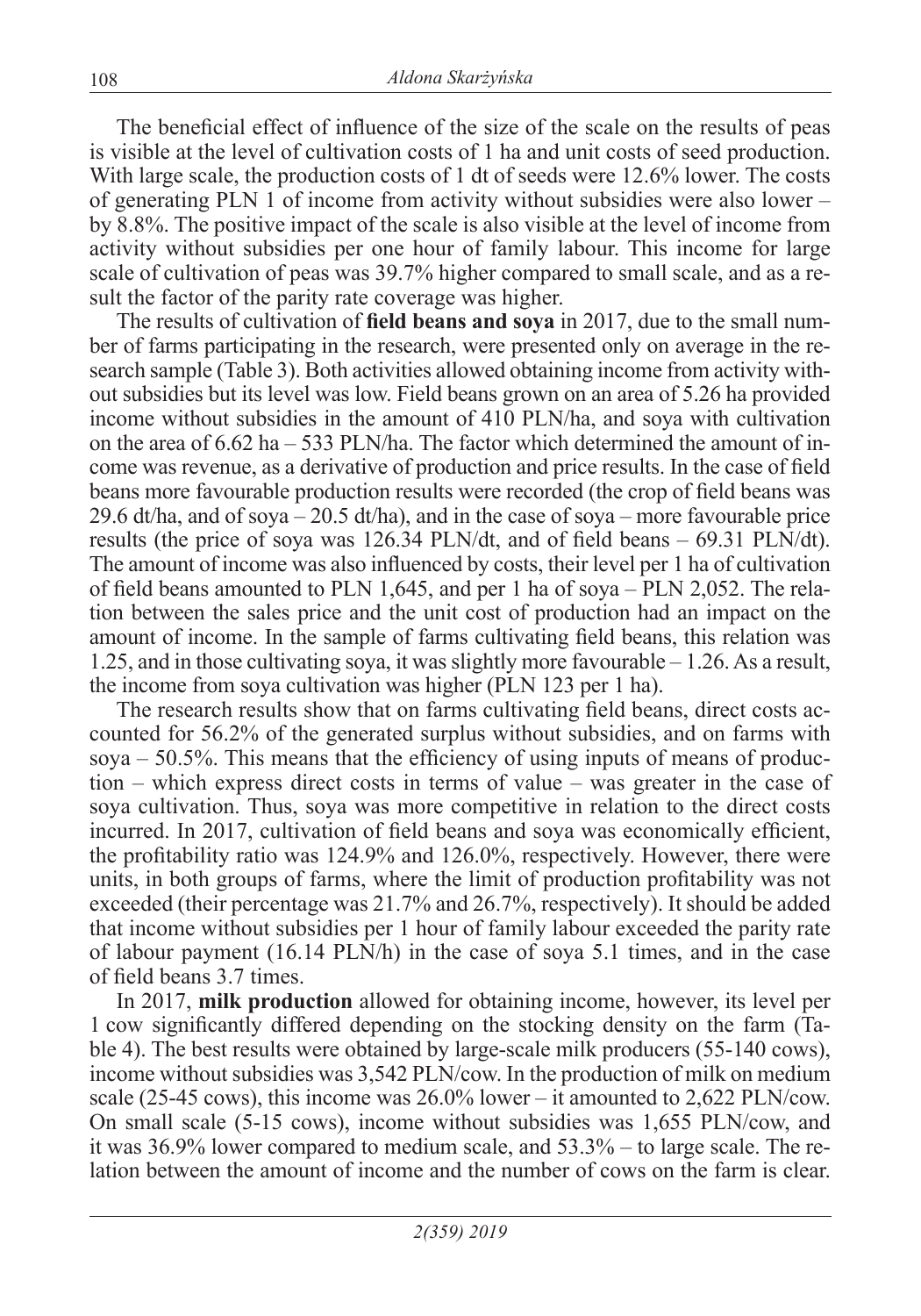The factor stimulating higher revenues (production value) and income growth was the milk yield of cows. It should be noted that the milk yield of cows, the price of milk, but also the cost of keeping 1 cow increased along with the size of the herd. However, the increase in revenues was stronger than the increase in costs: 8.7 pp in the case of medium scale, and 6.5 pp for large scale. As a result, an increase in income was recorded.

The marginal analysis showed that the increase in costs was justified, but the intensification of milk production on farms keeping large herds of cows (55-140 head) was more favourable. In the case of medium scale (25-45 cows), the increase in milk yield of 1 litre required an increase in costs of PLN 1.09, which was the level of average unit cost. However, with the production on large scale, the marginal cost of producing 1 litre of milk was PLN 0.99 and was 2.9% lower than the average unit cost (PLN 1.02). It should be added though that in both groups of farms the intensity limit was not exceeded, costs increased more slowly than the production value. Its increase by PLN 1 required an increase in costs in the case of medium scale of PLN 0.70, and large scale of PLN 0.65.

The beneficial effect of the scale is also the decreasing share of costs in the price of 1 litre of milk, which was 88.6% in the case of small scale, 79.0% on medium scale, and 73.4% – large scale. An increase in income without subsidies per 1 litre of milk was also recorded along with the increase in the scale. In the case of medium scale, compared to small scale, this income was 29.4% higher, and on large scale compared to medium scale  $-13.6\%$ . The positive impact of the production scale is clear; milk production on large scale was characterised by the highest:

- cost competitiveness direct costs accounted for 54.5% of the direct surplus without subsidies, while on medium scale  $-61.8\%$ , and small scale  $-59.2\%$ ,
- economic efficiency the profitability ratio was  $148.8\%$ , on medium scale 140.7% and small scale – 131.2%.

A positive result of specialisation of production was also lower labour input per 1 cow. Its lower level ensured higher income from activity without subsidies for 1 hour of family labour, and then a full payment for work of a farmer on farms producing milk on a medium and large scale. In the case of milk production on small scale, this was possible only in 56.4%.

In 2017, on average in the research sample and in the specified ranges of the scale, the production of **live cattle** was unprofitable (Table 5). Revenues did not provide full coverage of the costs incurred. The research results, however, refer to the average annual price conditions and do not fully reflect changes which occurred in the whole year, e.g. in the prices of feed or prices of live animals. Therefore, the interpretation of results cannot be unambiguous as the research sample included units where live cattle was profitable (these farms accounted for 31.0%).

On average in the sample, the loss on the level of income without subsidies calculated per 100 kg of live animals was PLN 58, while on small scale of production (10-30 dt) it was PLN 222, medium scale  $(40-80$  dt) – PLN 68, and large scale  $(100-400 \text{ dt})$  – PLN 15. The main factor determining a specific level of profitability of live cattle were production costs. A decrease in revenues and costs was recorded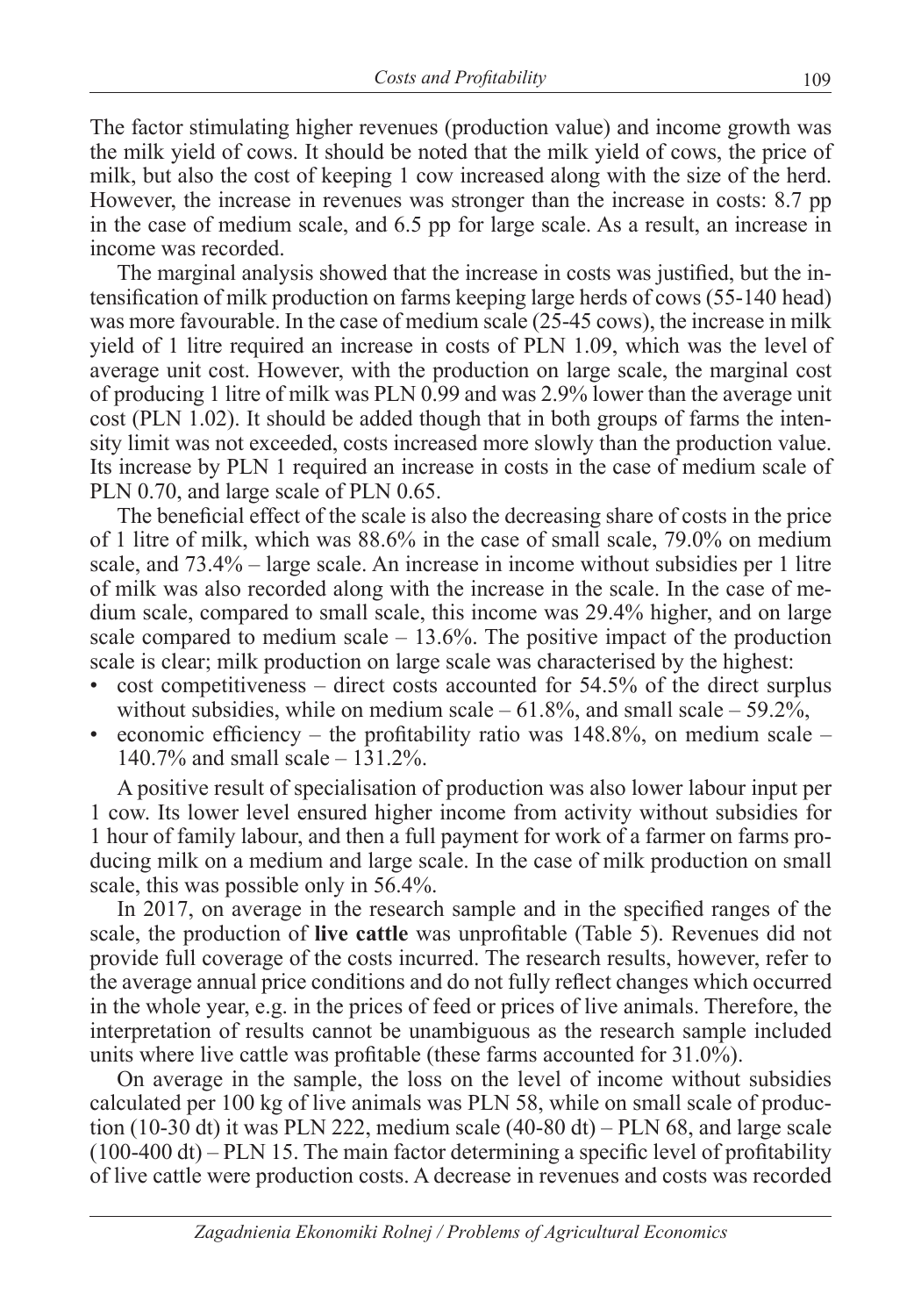along with the increase in the scale. However, the dynamics of cost decrease was stronger, 15.9 pp on medium scale, and 7.2 pp on large scale. Stronger decrease in costs resulted in an increasingly smaller loss on income without subsidies and an increase in profitability expressed as a percentage relation between revenues and costs. The profitability ratio on average in the sample was 92.0%, and in subsequent scale ranges, starting from small, it amounted to 75.5%, 90.6% and 97.8%.

On average in the specified scale ranges, production of live cattle was not profitable, but the positive impact of the production scale is visible. This is proven by:

- A decrease in total costs of producing PLN 1 of production value, these costs on small scale of live cattle production amounted to PLN 1.32, on medium scale – PLN 1.10, and large scale – PLN 1.02;
- A decrease in the cost of generating 1 PLN of direct surplus without subsidies, these costs were the highest with the production on small scale – PLN 3.96, while on medium scale – PLN 2.39, and large scale – PLN 1.71;
- An increase in direct surplus without subsidies per 1 hour of total labour input, this surplus in the case of small scale of production was PLN 8.80, while on medium scale – PLN 15.72, and large scale – PLN 20.60.

The research results show that the increase in the scale to medium and large was economically justified. This is evidenced by the marginal cost of increasing production by 1 kg, which was lower than the average cost, thus causing its decrease. In the case of medium scale, the marginal cost was 14.7% lower than the average, and with large scale  $-5.0\%$ . In both groups of farms, the marginal cost was also lower than the limit cost, i.e. the sale price of live animals. The limit of production intensity was not exceeded which means that the costs were increasing more slowly than the production value.

Despite the unfavourable situation, there were farms in every scale range where live cattle was profitable. It was mainly determined by lower production costs. On average, on these farms the production profitability ratio was 120.8%, and the income from activity without subsidies – 120 PLN/100 kg of gross live animals.

#### **Summary**

The scale of production is an important factor determining the economic effects of producing agricultural products. Larger size of production allows generating higher income, forces the use of labour-saving techniques and more intensive technologies for the production of agricultural products and has an impact on the reduction of unit labour input due to its substitution by material inputs. The managerial skills of farmers grow along with the growth in the production scale.

The accounts of costs and revenues presented in the study indicate profitability or unprofitability of the agricultural products studied. The results were affected by the production potential of farms, i.e. land, labour and capital resources, but also external operating conditions, e.g. market or weather conditions. As a result, these impacts resulted in a different degree of change in the level of production, unit costs and prices for agricultural products in the specified groups of farms.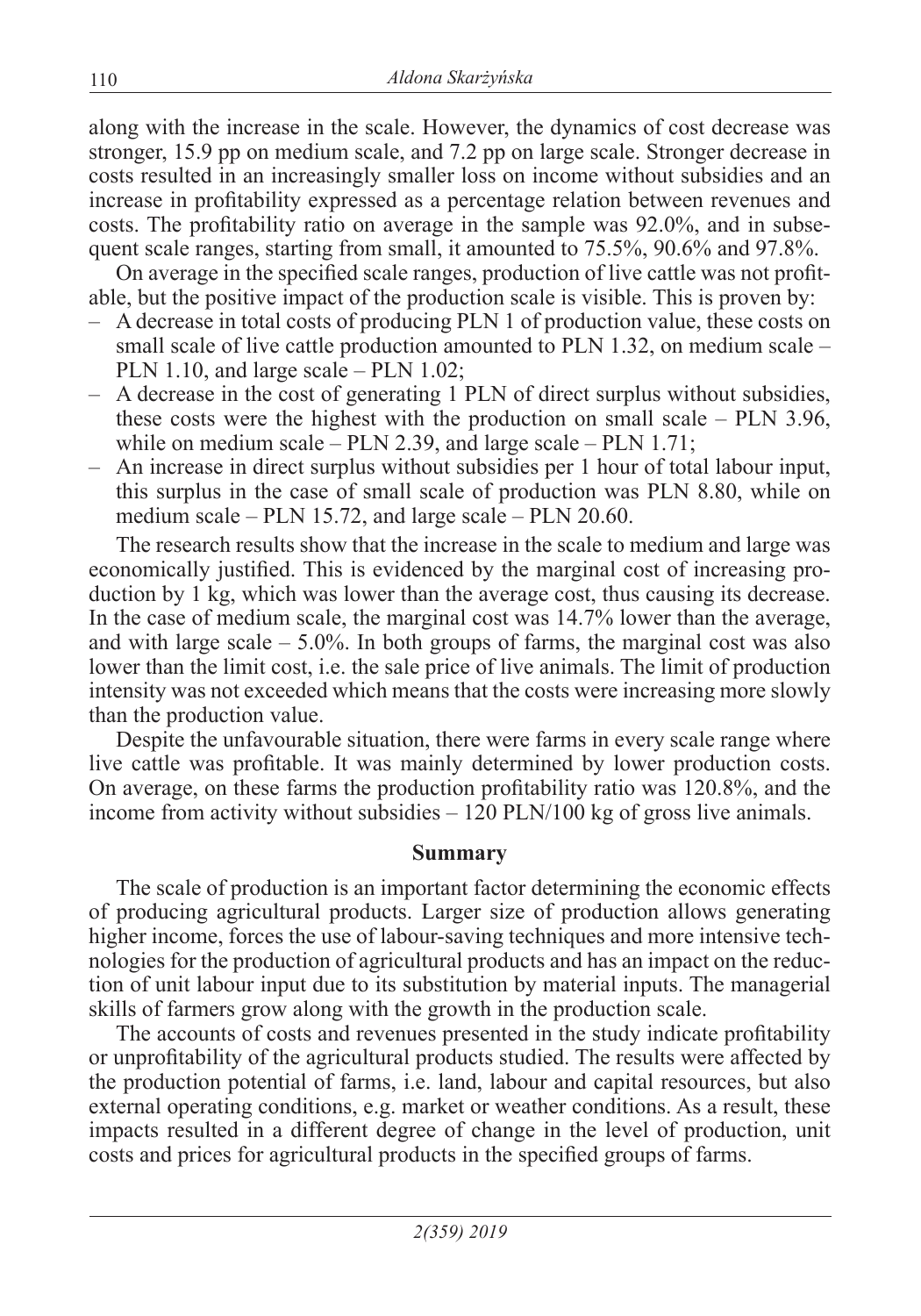In 2017, the cultivation of sweet lupine, fodder peas and field beans and soya, on average in the specified groups of farms was profitable, but the income obtained from production, i.e. without the support of subsidies, was low. Producers of peas were in the most favourable situation, on average in the sample income without subsidies it amounted to 769 PLN/ha, while income obtained from the cultivation of soya and field beans was 30.7% and 46.7% lower, respectively (it amounted to 533 and 410 PLN/ha), and from the cultivation of sweet lupine 75.9% (it amounted to 185 PLN/ha). Under these circumstances, the support of subsidies was of great importance. Producers of peas received PLN 1.91 to PLN 1 of income without subsidies, while in the case of field beans – PLN 3.55, soya – PLN 2.72, and lupine – PLN 7.84. The scale of cultivation of fodder peas and sweet lupine had an influence on the amount of income, but its level was low (in the case of field beans and soya, no ranges of the scale were specified due to a small sample). However, positive impact of the scale is visible, the costs of cultivation of 1 ha and of production of 1 dt of seeds with large scale were the lowest, and income from activity without subsidies per 1 hour of family labour was the highest. This income ensured full coverage of family labour inputs valued at the parity rate (16.14 PLN/h) in all groups of farms cultivating sweet lupine, pea fodder, field beans and soya.

In 2017, milk production was profitable. The research results indicate that the amount of income per 1 cow was dependent on the number of cows in the herd, which means that the best results were obtained by large-scale milk producers. The factor stimulating higher revenues and income growth was the milk yield of cows. In broader terms, it should be noted that the profitability of milk production is the result of four main conditions, i.e. the size of the cow herd, unit milk yield, milk production costs and the price of its purchase. Milk yield of cows, the price of milk and the cost of keeping 1 cow increased along with the size of the herd. However, the increase in revenues was larger than the increase in costs, and as a result there was an increase in income. The beneficial effect of the scale is visible, as evidenced by the decreasing share of costs in the price of milk (on small scale –  $88.6\%$ , medium scale –  $79.0\%$ , and large scale –  $73.4\%$ ) and increase in income without subsidies per 1 litre of milk (on small scale – PLN 0.34, medium scale –  $PLN$  0.44, and large scale –  $PLN$  0.50). Milk production on large scale was also characterised by the highest cost competitiveness and economic efficiency. Gradually, family labour input per 1 cow decreased along with the increase in the scale, and as a consequence the level of its payment increased.

The income situation of production activities is determined by relations between the sale price of products and the unit cost of their production. In 2017, these relations were unfavourable for the producers of live cattle, hence on average in the specified ranges of the scale production of beef was unprofitable. Revenues (production values) only partially covered (total) costs incurred, the coverage rate on average in the research sample was 92.0%, while in the case of small scale of production of live cattle  $-75.5\%$ , medium scale  $-90.6\%$ , and large scale  $-97.8\%$ . The favourable effect of the scale of production is visible, it is also demonstrated by the decrease in production costs of PLN 1 of production value and PLN 1 of direct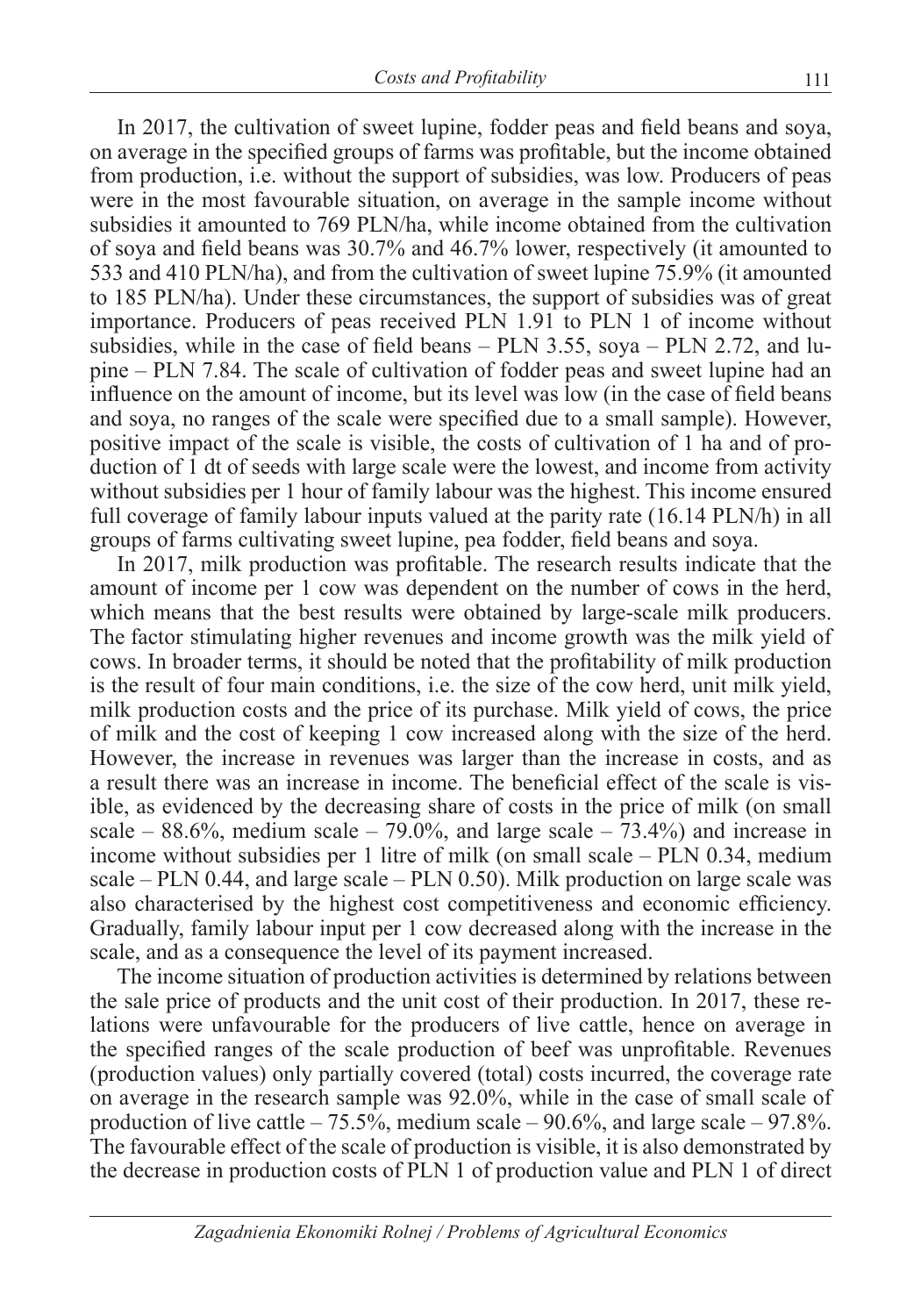surplus without subsidies. Despite the unfavourable situation, there were farms in every range of the scale where the production of live cattle was profitable. Lower production costs mainly contributed to this.

Summing up, it should be noted that in 2017 the level of income provided by the studied activities was within quite broad range. This was caused by a different degree of changes in the size of production, unit costs, as well as the prices of production of individual products. However, the positive impact of the scale of production was visible. Orientation of production and specialisation help in achieving the goal of obtaining income at a sufficiently high level. The size of production is important from an economic point of view, because in the absence of direct impact on prices, the farmer can decide on the production volume by determining its scale (e.g. cultivation area), at the same time taking into account effective use of production factors owned (i.e. land, labour and capital). When making decisions, various options should be assessed, because each choice has certain consequences. Cost analysis allows making economic decisions on the basis of reasonable criteria.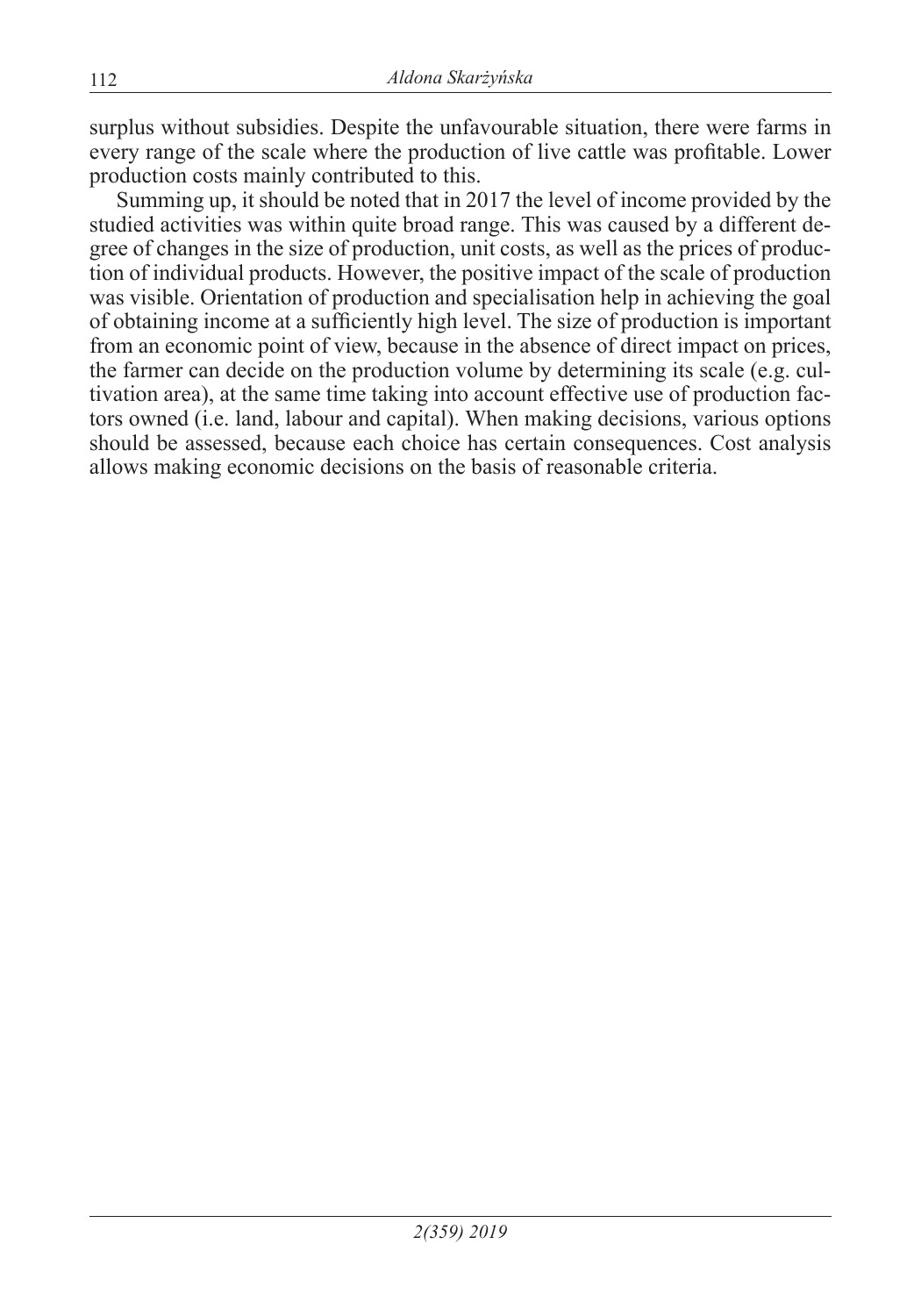#### **References**

Goraj, L., Mańko, S. (2004). Systemy monitorowania sytuacji ekonomicznej i produkcyjnej gospodarstw rolnych. In: L. Goraj, S. Mańko, R. Sass, Z. Wyszkowska, *Rachunkowość rolnicza* (pp. 12-91).Warszawa: Difin.

GUS (2018). *Rolnictwo w 2017 r.* Warszawa: GUS.

Manteuffel, R. (1984). *Ekonomika i organizacja gospodarstwa rolniczego*. Warszawa: PWRiL.

- Skarżyńska, A., Abramczuk, Ł. (2018). *Wyniki ekonomiczne wybranych produktów rolniczych w 2017 roku*. Warszawa: IERiGŻ-PIB.
- Ziętara, W. (2009). Rachunek kosztów w przedsiębiorstwach rolniczych w teorii i praktyce. *J. Agribus. Rural Dev., No. 2*(12), pp. 303-309.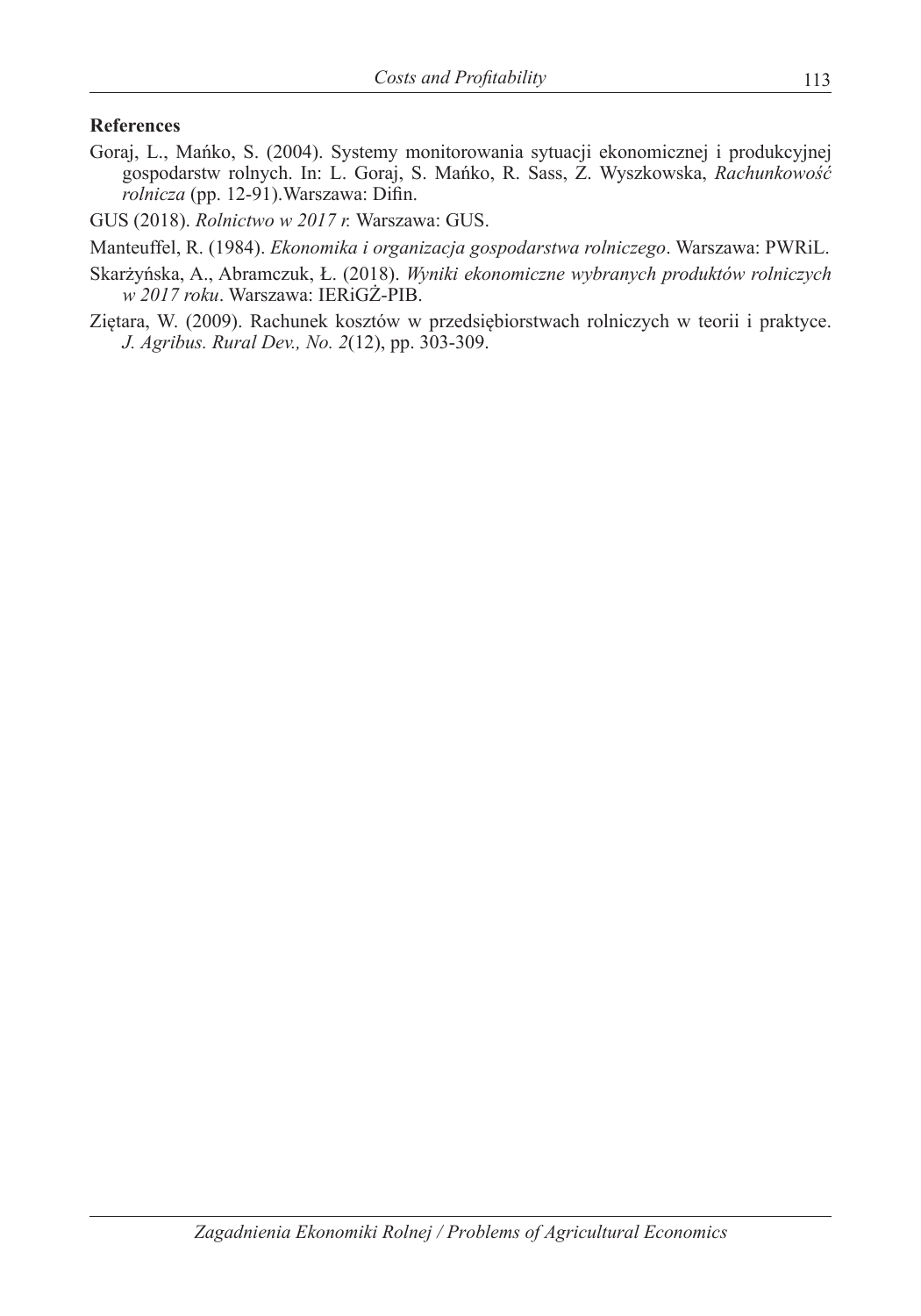| Specification                                                            |           | On average<br>on farms growing    |                         | Depending on the scale of cultivation<br>(ha/farm) |           |
|--------------------------------------------------------------------------|-----------|-----------------------------------|-------------------------|----------------------------------------------------|-----------|
|                                                                          |           | sweet lupine                      | $1 - 2$                 | $4 - 8$                                            | $10 - 50$ |
| The number of farms in the study                                         |           | 163                               | 38                      | 49                                                 | 24        |
| Area of cultivation                                                      | (ha/farm) | 5.75                              | 1.35                    | 5.52                                               | 17.69     |
| Crop of seeds                                                            | (dt/ha)   | 15.8                              | 16.6                    | 15.8                                               | 16.1      |
| Sale price of seeds                                                      | (PLN/dt)  | 83.33                             | 95.47                   | 81.70                                              | 80.76     |
|                                                                          |           |                                   | Per 1 ha of cultivation |                                                    |           |
| <b>Total production value</b>                                            | (PLN)     | 1315                              | 1583                    | 1289                                               | 1304      |
| of which: seeds                                                          |           | 1315                              | 1583                    | 1289                                               | 1304      |
| <b>Total direct costs</b>                                                | (PLN)     | 454                               | 528                     | 433                                                | 430       |
| of which: seed material                                                  |           | 192                               | 240                     | 194                                                | 181       |
| total mineral fertilisers                                                |           | 125                               | 167                     | 122                                                | 96        |
| foreign organic fertilisers                                              |           | 6                                 | 1                       |                                                    | 12        |
| plant protection products                                                |           | 96                                | 97                      | 90                                                 | 90        |
| growth regulators                                                        |           | 17                                | 13                      | 21                                                 | 17        |
| other                                                                    |           | 18                                | 9                       | 6                                                  | 34        |
| Direct surplus without subsidies                                         | (PLN)     | 861                               | 1055                    | 855                                                | 874       |
| Real indirect costs <sup>a</sup>                                         | (PLN)     | 330                               | 373                     | 372                                                | 303       |
| Gross added value from activity                                          | (PLN)     | 531                               | 682                     | 483                                                | 571       |
| Depreciation                                                             | (PLN)     | 259                               | 265                     | 249                                                | 262       |
| including: buildings and structures                                      |           | 73                                | 97                      | 93                                                 | 60        |
| machines and devices                                                     |           | 93                                | 76                      | 70                                                 | 111       |
| means of transport                                                       |           | 86                                | 91                      | 79                                                 | 88        |
| Net added value from activity                                            | (PLN)     | 272                               | 417                     | 234                                                | 309       |
| Cost of external factors                                                 | (PLN)     | 87                                | 44                      | 106                                                | 87        |
| Income from activity without subsidies                                   | (PLN)     | 185                               | 373                     | 128                                                | 222       |
| Subsidies <sup>b</sup>                                                   | (PLN)     | 1450                              | 1481                    | 1456                                               | 1439      |
| <b>Income from activity</b>                                              | (PLN)     | 1636                              | 1855                    | 1584                                               | 1662      |
| <b>TOTAL COSTS</b>                                                       | (PLN)     | <i>1130</i>                       | 1209                    | 1160                                               | 1081      |
| Total labour input                                                       | (h)       | 5.8                               | 10.4                    | 5.6                                                | 5.1       |
| including: family labour input                                           |           | 5.7                               | 10.2                    | 5.5                                                | 5.0       |
|                                                                          |           | <b>Economic efficiency ratios</b> |                         |                                                    |           |
| Total costs per 1 dt of seeds                                            | (PLN)     | 71.60                             | 72.95                   | 73.58                                              | 66.98     |
| Total costs per PLN 1 of income<br>from activity without subsidies       | (PLN)     | 6.10                              | 3.24                    | 9.05                                               | 4.86      |
| Income from activity without subsidies<br>per 1 dt of seeds              | (PLN)     | 11.73                             | 22.52                   | 8.13                                               | 13.77     |
| Income from activity without subsidies<br>per 1 h of family labour input | (PLN)     | 32.23                             | 36.73                   | 23.23                                              | 44.18     |
| Subsidies per PLN 1 of income<br>from activity without subsidies         | (PLN)     | 7.84                              | 3.97                    | 11.36                                              | 6.47      |
| The share of subsidies in activity                                       | $(\%)$    | 88.7                              | 79.9                    | 91.9                                               | 86.6      |

*Production, costs and revenues obtained from the cultivation of sweet lupine in 2017 (real data)*

a Real indirect costs without the cost of external factors.

<sup>b</sup> Subsidies include: payment for protein crops, single area payment, greening payment and additional payment.  $[-]$  – means that the phenomenon did not occur.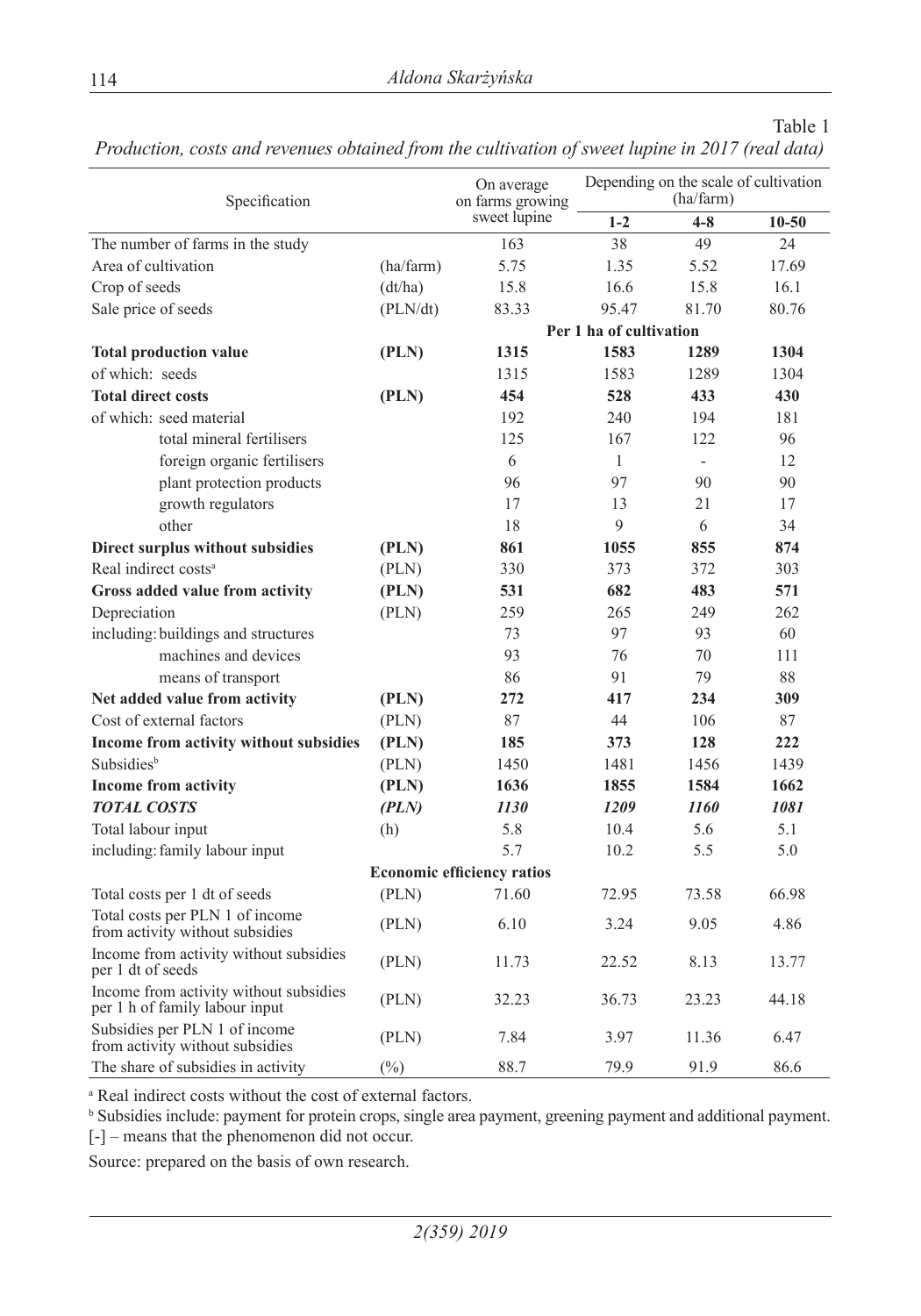| Production, costs and revenues obtained from the cultivation of fodder peas in 2017 (real data) |  |  |  |
|-------------------------------------------------------------------------------------------------|--|--|--|
|-------------------------------------------------------------------------------------------------|--|--|--|

| Specification                                                            |           | On average<br>on farms growing    |                         | Depending on the scale of cultivation<br>(ha/farm) |
|--------------------------------------------------------------------------|-----------|-----------------------------------|-------------------------|----------------------------------------------------|
|                                                                          |           | fodder peas                       | $1 - 2$                 | $4 - 20$                                           |
| The number of farms in the study                                         |           | 85                                | 40                      | 23                                                 |
| Area of cultivation                                                      | (ha/farm) | 3.26                              | 1.54                    | 6.63                                               |
| Crop of seeds                                                            | (dt/ha)   | 28.0                              | 28.2                    | 27.1                                               |
| Sale price of seeds                                                      | (PLN/dt)  | 88.65                             | 96.05                   | 86.36                                              |
|                                                                          |           |                                   | Per 1 ha of cultivation |                                                    |
| <b>Total production value</b>                                            | (PLN)     | 2480                              | 2705                    | 2339                                               |
| of which: seeds                                                          |           | 2480                              | 2705                    | 2339                                               |
| <b>Total direct costs</b>                                                | (PLN)     | 810                               | 882                     | 765                                                |
| of which: seed material                                                  |           | 325                               | 336                     | 322                                                |
| total mineral fertilisers                                                |           | 288                               | 314                     | 268                                                |
| foreign organic fertilisers                                              |           | $\bar{a}$                         | $\blacksquare$          | $\equiv$                                           |
| plant protection products                                                |           | 186                               | 219                     | 172                                                |
| growth regulators                                                        |           | 5                                 | $\Omega$                | 2                                                  |
| other                                                                    |           | 6                                 | 12                      | 1                                                  |
| <b>Direct surplus without subsidies</b>                                  | (PLN)     | 1670                              | 1824                    | 1574                                               |
| Real indirect costs <sup>a</sup>                                         | (PLN)     | 401                               | 472                     | 353                                                |
| Gross added value from activity                                          | (PLN)     | 1269                              | 1352                    | 1220                                               |
| Depreciation                                                             | (PLN)     | 336                               | 379                     | 278                                                |
| including: buildings and structures                                      |           | 93                                | 102                     | 68                                                 |
| machines and devices                                                     |           | 119                               | 135                     | 112                                                |
| means of transport                                                       |           | 122                               | 141                     | 96                                                 |
| Net added value from activity                                            | (PLN)     | 933                               | 972                     | 942                                                |
| Cost of external factors                                                 | (PLN)     | 164                               | 145                     | 181                                                |
| Income from activity without subsidies                                   | (PLN)     | 769                               | 828                     | 761                                                |
| Subsidies <sup>b</sup>                                                   | (PLN)     | 1465                              | 1474                    | 1452                                               |
| <b>Income from activity</b>                                              | (PLN)     | 2234                              | 2302                    | 2212                                               |
| <b>TOTAL COSTS</b>                                                       | (PLN)     | 1711                              | 1878                    | 1578                                               |
| Total labour input                                                       | (h)       | 7.1                               | 9.1                     | 6.1                                                |
| including: family labour input                                           |           | 7.0                               | 8.9                     | 5.9                                                |
|                                                                          |           | <b>Economic efficiency ratios</b> |                         |                                                    |
| Total costs per 1 dt of seeds                                            | (PLN)     | 61.17                             | 66.67                   | 58.28                                              |
| Total costs per PLN 1 of income<br>from activity without subsidies       | (PLN)     | 2.23                              | 2.27                    | 2.07                                               |
| Income from activity without<br>subsidies per 1 dt of seeds              | (PLN)     | 27.48                             | 29.39                   | 28.09                                              |
| Income from activity without subsidies<br>per 1 h of family labour input | (PLN)     | 110.57                            | 92.75                   | 129.60                                             |
| Subsidies per PLN 1 of income<br>from activity without subsidies         | (PLN)     | 1.91                              | 1.78                    | 1.91                                               |
| The share of subsidies in activity                                       | $(\%)$    | 65.6                              | 64.0                    | 65.6                                               |

a Real indirect costs without the cost of external factors.

<sup>b</sup> Subsidies include: payment for protein crops, single area payment, greening payment and additional payment. [-] – means that the phenomenon did not occur.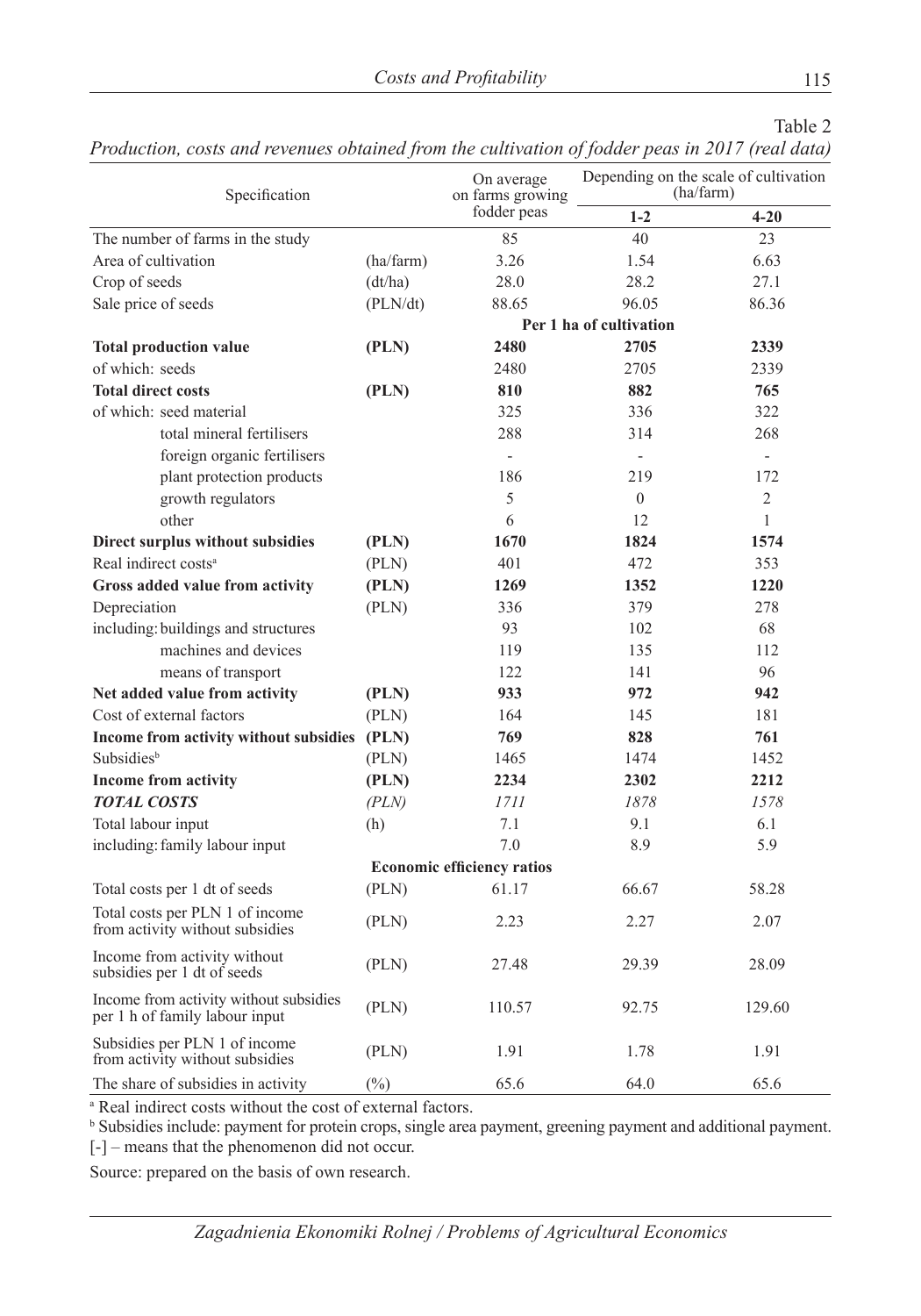|                                  | Specification                                                            |                                   | On average on farms growing |        |
|----------------------------------|--------------------------------------------------------------------------|-----------------------------------|-----------------------------|--------|
|                                  |                                                                          |                                   | field beans                 | soya   |
|                                  | The number of farms in the study                                         |                                   | 23                          | 30     |
| Area of cultivation              |                                                                          | (ha/farm)                         | 5.26                        | 6.62   |
| Crop of seeds                    |                                                                          | (dt/ha)                           | 29.6                        | 20.5   |
| Sale price of seeds              |                                                                          | (PLN/dt)                          | 69.31                       | 126.34 |
|                                  |                                                                          |                                   | Per 1 ha of cultivation     |        |
| <b>Total production value</b>    |                                                                          | (PLN)                             | 2054                        | 2585   |
| of which:                        | seeds                                                                    |                                   | 2054                        | 2585   |
| <b>Total direct costs</b>        |                                                                          | (PLN)                             | 739                         | 867    |
| of which:                        | seed material                                                            |                                   | 246                         | 357    |
|                                  | total mineral fertilisers                                                |                                   | 260                         | 316    |
|                                  | foreign organic fertilisers                                              |                                   | $\omega$                    | $\sim$ |
|                                  | plant protection products                                                |                                   | 232                         | 143    |
|                                  | growth regulators                                                        |                                   | $\overline{0}$              | 12     |
|                                  | other                                                                    |                                   | $\overline{2}$              | 39     |
|                                  | Direct surplus without subsidies                                         | (PLN)                             | 1315                        | 1718   |
| Real indirect costs <sup>a</sup> |                                                                          | (PLN)                             | 483                         | 556    |
|                                  | Gross added value from activity                                          | (PLN)                             | 832                         | 1162   |
| Depreciation                     |                                                                          | (PLN)                             | 343                         | 473    |
| including:                       | buildings and structures                                                 |                                   | 71                          | 71     |
|                                  | machines and devices                                                     |                                   | 132                         | 232    |
|                                  | means of transport                                                       |                                   | 139                         | 162    |
|                                  | Net added value from activity                                            | (PLN)                             | 489                         | 689    |
| Cost of external factors         |                                                                          | (PLN)                             | 80                          | 156    |
|                                  | Income from activity without subsidies                                   | (PLN)                             | 410                         | 533    |
| <b>Subsidies</b> <sup>b</sup>    |                                                                          | (PLN)                             | 1454                        | 1450   |
| <b>Income from activity</b>      |                                                                          | (PLN)                             | 1863                        | 1983   |
| <b>TOTAL COSTS</b>               |                                                                          | (PLN)                             | 1645                        | 2052   |
| Total labour input               |                                                                          | (h)                               | 7.1                         | 6.5    |
| including:                       | family labour input                                                      |                                   | 6.8                         | 6.4    |
|                                  |                                                                          | <b>Economic efficiency ratios</b> |                             |        |
|                                  | Total costs per 1 dt of seeds                                            | (PLN)                             | 55.49                       | 100.29 |
|                                  | Total costs per PLN 1 of income<br>from activity without subsidies       | (PLN)                             | 4.02                        | 3.85   |
| per 1 dt of seeds                | Income from activity without subsidies                                   | (PLN)                             | 13.82                       | 26.05  |
|                                  | Income from activity without subsidies<br>per 1 h of family labour input | (PLN)                             | 59.87                       | 83.05  |
|                                  | Subsidies per PLN 1 of income<br>from activity without subsidies         | (PLN)                             | 3.55                        | 2.72   |
|                                  | The share of subsidies in activity                                       | $(\%)$                            | 78.0                        | 73.1   |

*Production, costs and revenues obtained from the cultivation of field beans and soya in 2017 (real data)*

a Real indirect costs without the cost of external factors.

b Subsidies include: payment for protein crops, single area payment, greening payment and additional payment. [-] – means that the phenomenon did not occur.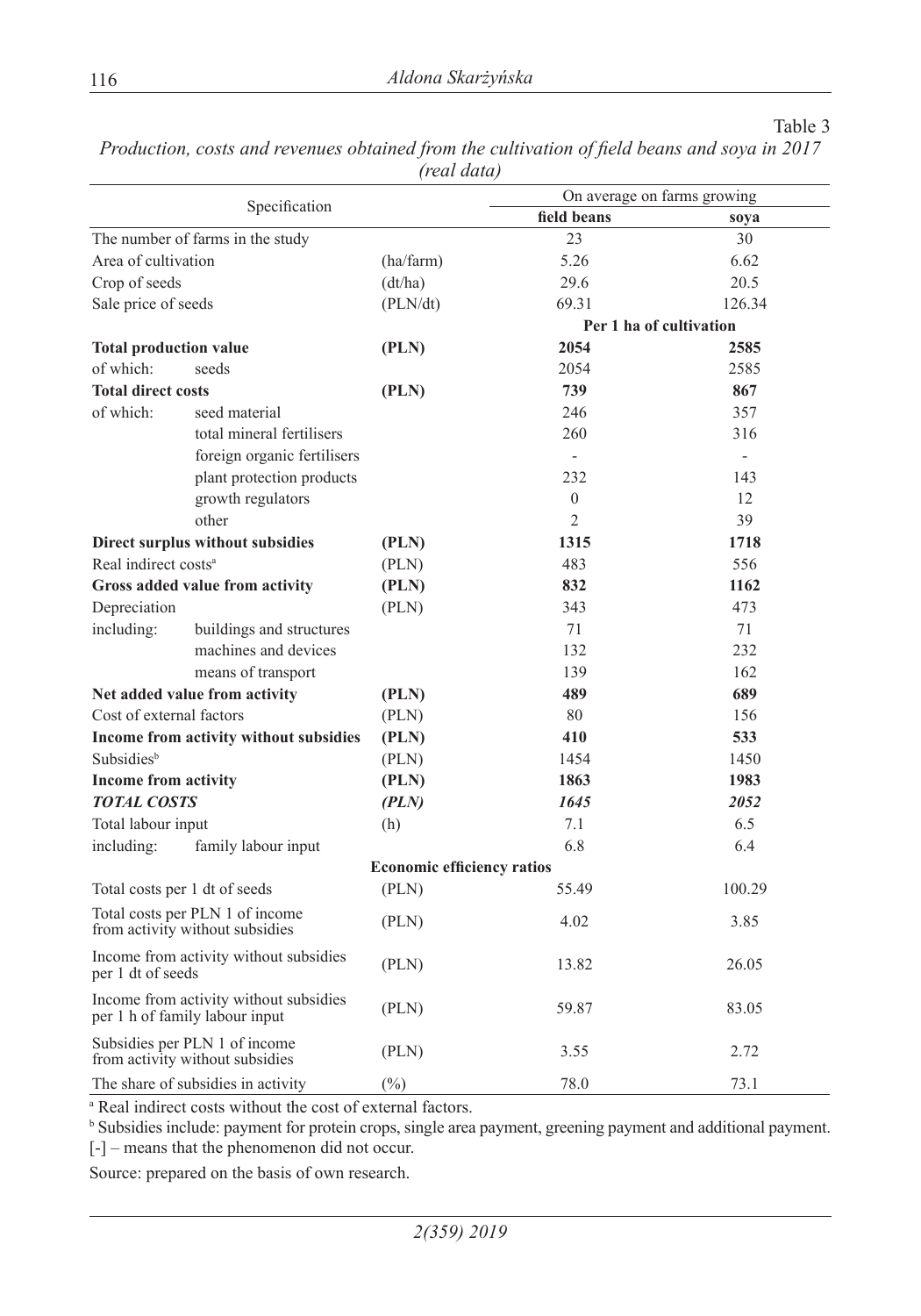*Production, costs and revenues obtained from the production of cows' milk in 2017 (real data)*

|                                  | ,                                                                        |             |                                   | 7               |                           | $\cdots$                        |
|----------------------------------|--------------------------------------------------------------------------|-------------|-----------------------------------|-----------------|---------------------------|---------------------------------|
|                                  | Specification                                                            |             | On average on<br>farms keeping    |                 | Depending on the scale of | production(number of cows/farm) |
|                                  |                                                                          |             | dairy cows                        | $5 - 15$        | 25-45                     | 55-140                          |
|                                  | The number of farms in the study                                         |             | 159                               | 37              | 47                        | 24                              |
|                                  | The annual average status of dairy cows                                  | (head/farm) | 32.7                              | 9.0             | 32.5                      | 81.4                            |
| Milk yield of cows               |                                                                          | (litre)     | 6433                              | 4844            | 5917                      | 7077                            |
|                                  | The annual average sale price of milk                                    | (PLN/litre) | 1.38                              | 1.23            | 1.38                      | 1.39                            |
|                                  |                                                                          |             |                                   | Per 1 dairy cow |                           |                                 |
|                                  | <b>Total production value</b>                                            | (PLN)       | 9783                              | 6951            | 9072                      | 10796                           |
| of which: milk                   |                                                                          |             | 8852                              | 6023            | 8135                      | 9832                            |
|                                  | calf weaned from a cow                                                   |             | 574                               | 610             | 581                       | 560                             |
|                                  | cast dairy cow                                                           |             | 357                               | 318             | 356                       | 404                             |
| <b>Total direct costs</b>        |                                                                          | (PLN)       | 3520                              | 2586            | 3466                      | 3810                            |
|                                  | of which: livestock replacement                                          |             | 636                               | 529             | 563                       | 764                             |
|                                  | fodder from outside the farm                                             |             | 1589                              | 617             | 1379                      | 1941                            |
|                                  | own commodity fodder                                                     |             | 566                               | 903             | 689                       | 404                             |
|                                  | own non-commodity fodder                                                 |             | 326                               | 302             | 407                       | 272                             |
|                                  | other                                                                    |             | 403                               | 236             | 427                       | 429                             |
|                                  | Direct surplus without subsidies                                         | (PLN)       | 6263                              | 4366            | 5606                      | 6986                            |
| Real indirect costs <sup>a</sup> |                                                                          | (PLN)       | 1536                              | 1359            | 1432                      | 1648                            |
|                                  | Gross added value from activity                                          | (PLN)       | 4727                              | 3006            | 4175                      | 5338                            |
| Depreciation                     |                                                                          | (PLN)       | 1138                              | 1097            | 1166                      | 1195                            |
|                                  | including: buildings and structures                                      |             | 324                               | 417             | 326                       | 311                             |
|                                  | machines and devices                                                     |             | 503                               | 393             | 477                       | 601                             |
|                                  | means of transport                                                       |             | 305                               | 282             | 361                       | 281                             |
|                                  | Net added value from activity                                            | (PLN)       | 3589                              | 1909            | 3008                      | 4142                            |
|                                  | Cost of external factors                                                 | (PLN)       | 498                               | 254             | 386                       | 600                             |
|                                  | Income from activity without subsidies                                   | (PLN)       | 3091                              | 1655            | 2622                      | 3542                            |
| Subsidies <sup>b</sup>           |                                                                          | (PLN)       | 637                               | 879             | 792                       | 427                             |
|                                  | <b>Income from activity</b>                                              | (PLN)       | 3728                              | 2534            | 3414                      | 3969                            |
| <b>TOTAL COSTS</b>               |                                                                          | (PLN)       | 6693                              | 5296            | 6450                      | 7253                            |
| Total labour input               |                                                                          | (h)         | 77.3                              | 182.1           | 80.6                      | 46.0                            |
|                                  | including: family labour input                                           |             | 70.9                              | 181.8           | 76.2                      | 35.6                            |
|                                  |                                                                          |             | <b>Economic efficiency ratios</b> |                 |                           |                                 |
|                                  | Total costs per 1 litre of milk                                          | (PLN)       | 1.04                              | 1.09            | 1.09                      | 1.02                            |
|                                  | Total costs per PLN 1 of income<br>from activity without subsidies       | (PLN)       | 2.17                              | 3.20            | 2.46                      | 2.05                            |
|                                  | Total cost of fodder in direct costs                                     | (p.c.)      | 70.5                              | 70.4            | 71.4                      | 68.7                            |
| of total fodder                  | Cost of fodder from purchase in costs                                    | (p.c.)      | 64.0                              | 33.9            | 55.7                      | 74.2                            |
|                                  | Consumption of concentrated feed<br>per 100 litres of milk               | (dt)        | 3.06                              | 3.33            | 3.33                      | 2.85                            |
| per 1 litre of milk              | Income from activity without subsidies                                   | (PLN)       | 0.48                              | 0.34            | 0.44                      | 0.50                            |
|                                  | Income from activity without subsidies<br>per 1 h of family labour input | (PLN)       | 43.60                             | 9.11            | 34.40                     | 99.65                           |
|                                  | Subsidies per PLN 1 of income<br>from activity without subsidies         | (PLN)       | 0.21                              | 0.53            | 0.30                      | 0.12                            |
|                                  | The share of subsidies in activity                                       | $(\%)$      | 17.1                              | 34.7            | 23.2                      | 10.8                            |

<sup>a</sup> Real indirect costs without the cost of external factors.<br><sup>b</sup> Subsidies include: payment for cows (i.e. to heads eligible for support) per 1 dairy cow, and single area payment, greening payment and additional payment per forage area involved. Source: prepared on the basis of own research.

*Zagadnienia Ekonomiki Rolnej / Problems of Agricultural Economics*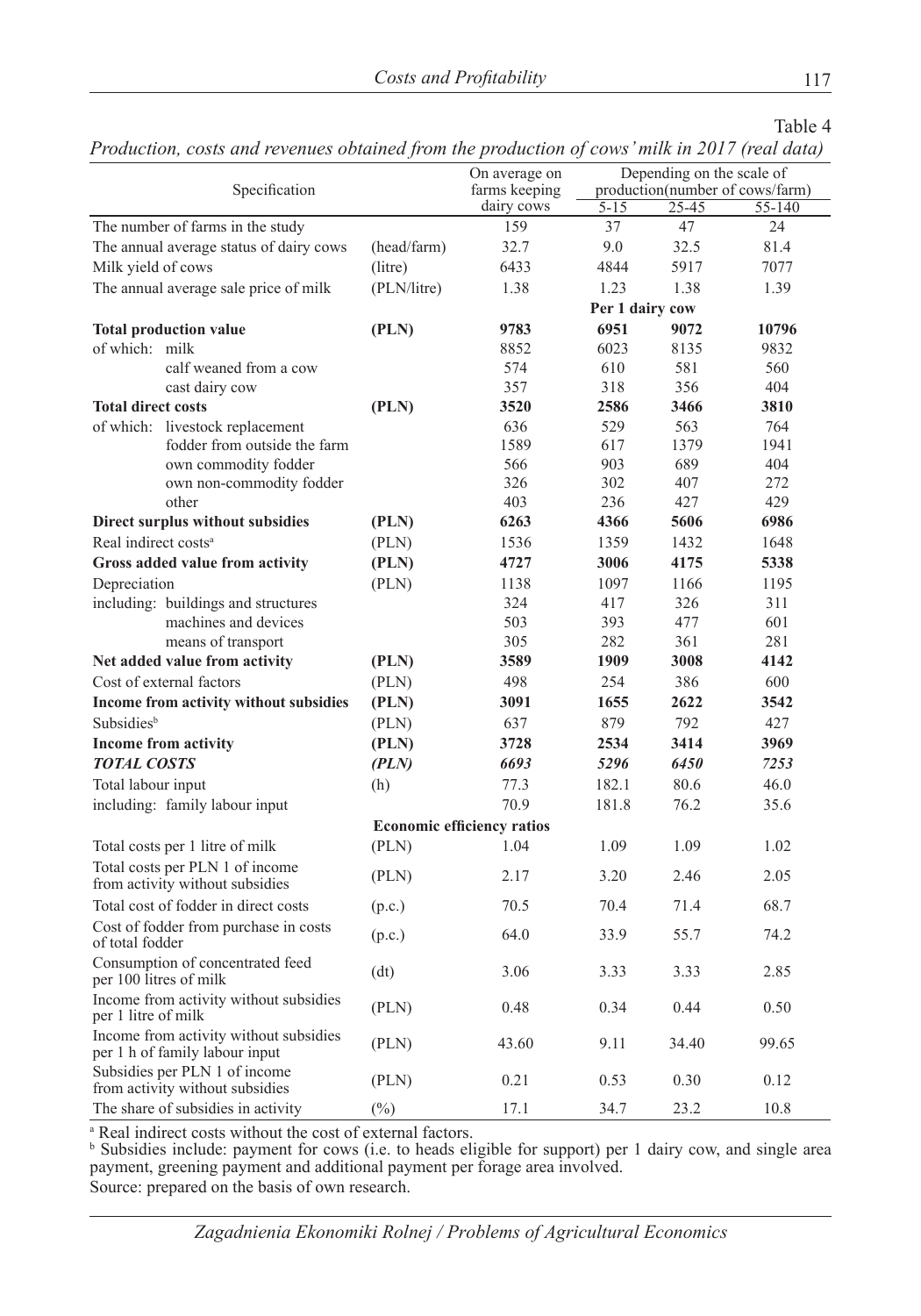|  | Production, costs and revenues obtained from the production of live cattle in 2017 (real data) |  |  |  |  |
|--|------------------------------------------------------------------------------------------------|--|--|--|--|
|--|------------------------------------------------------------------------------------------------|--|--|--|--|

|                                  |                                                               |           | On averageoin                     |                                  | Depending on the scale  |         |
|----------------------------------|---------------------------------------------------------------|-----------|-----------------------------------|----------------------------------|-------------------------|---------|
|                                  | Specification                                                 |           | farms producing                   |                                  | of production (dt/farm) |         |
|                                  |                                                               |           | live cattle                       | $10 - 30$                        | $40 - 80$               | 100-400 |
|                                  | The number of farms in the study                              |           | 87                                | 28                               | 21                      | 16      |
|                                  | Net production of live animals (increase) <sup>a</sup>        | (dt/farm) | 66.11                             | 19.33                            | 54.93                   | 183.37  |
|                                  | Gross production of live animals <sup>b</sup>                 | (dt/farm) | 108.92                            | 36.56                            | 100.49                  | 277.44  |
|                                  | The annual average sale price of live animals (PLN/kg)        |           | 6.61                              | 6.85                             | 6.55                    | 6.50    |
|                                  |                                                               |           |                                   | Per 100 kg of gross live animals |                         |         |
|                                  | <b>Total production value</b>                                 | (PLN)     | 661                               | 685                              | 655                     | 650     |
| of which: live cattle            |                                                               |           | 661                               | 685                              | 655                     | 650     |
| <b>Total direct costs</b>        |                                                               | (PLN)     | 448                               | 547                              | 461                     | 410     |
|                                  | of which: livestock replacement                               |           | 289                               | 388                              | 314                     | 245     |
|                                  | fodder from outside the farm                                  |           | 37                                | 43                               | 32                      | 41      |
|                                  | own commodity fodder                                          |           | 90                                | 86                               | 76                      | 95      |
|                                  | own non-commodity fodder                                      |           | 22                                | 20                               | 29                      | 21      |
|                                  | other                                                         |           | 9                                 | 10                               | $10\,$                  | 8       |
|                                  | Direct surplus without subsidies                              | (PLN)     | 212                               | 138                              | 193                     | 240     |
| Real indirect costs <sup>c</sup> |                                                               | (PLN)     | 124                               | 181                              | 121                     | 115     |
|                                  | Gross added value from activity                               | (PLN)     | 88                                | $-43$                            | 72                      | 125     |
| Depreciation                     |                                                               | (PLN)     | 107                               | 132                              | 99                      | 100     |
|                                  | including: buildings and structures                           |           | 34                                | 43                               | 29                      | 29      |
|                                  | machines and devices                                          |           | 42                                | 52                               | 40                      | 39      |
|                                  | means of transport                                            |           | 31                                | 37                               | 30                      | 31      |
|                                  | Net added value from activity                                 | (PLN)     | $-19$                             | $-175$                           | $-27$                   | 25      |
|                                  | Cost of external factors                                      | (PLN)     | 39                                | 46                               | 41                      | 40      |
|                                  | Income from activity without subsidies                        | (PLN)     | $-58$                             | $-222$                           | $-68$                   | $-15$   |
| Subsidies <sup>d</sup>           |                                                               | (PLN)     | 80                                | 162                              | 90                      | 56      |
|                                  | <b>Income from activity</b>                                   | (PLN)     | 22                                | -60                              | 22                      | 41      |
| <b>TOTAL COSTS</b>               |                                                               | (PLN)     | 718                               | 907                              | 723                     | 665     |
| Total labour input               |                                                               | (h)       | 12.6                              | 15.6                             | 12.3                    | 11.7    |
|                                  | including: family labour input                                |           | 11.8                              | 15.2                             | 10.9                    | 10.8    |
|                                  |                                                               |           | <b>Economic efficiency ratios</b> |                                  |                         |         |
|                                  | Direct costs per PLN 1 of direct<br>surplus without subsidies | (PLN)     | 2.11                              | 3.96                             | 2.39                    | 1.71    |
|                                  | Total cost of fodder in direct costs                          | $(\%)$    | 33.5                              | 27.3                             | 29.8                    | 38.3    |
| of total fodder                  | Cost of fodder from purchase in costs                         | $(\%)$    | 24.8                              | 28.7                             | 23.6                    | 26.3    |
|                                  | Direct costs in total costs                                   | $(\%)$    | 62.4                              | 60.4                             | 63.8                    | 61.7    |
|                                  | Direct surplus without subsidies<br>per 1 h of total labour   | (PLN)     | 16.88                             | 8.80                             | 15.72                   | 20.60   |
| of production value              | Total costs of producing PLN 1                                | (PLN)     | 1.09                              | 1.32                             | 1.10                    | 1.02    |

a Net production of live animals is the annual weight gain of the herd of animals intended for fattening over the age of 1.

 $b$  Gain + weight of animals from purchase.

c Real indirect costs without the cost of external factors.

<sup>d</sup>Subsidies include: payment for cattle (heads eligible for support) per 100 kg of live animals, and single area payment, greening payment and additional payment per forage area involved.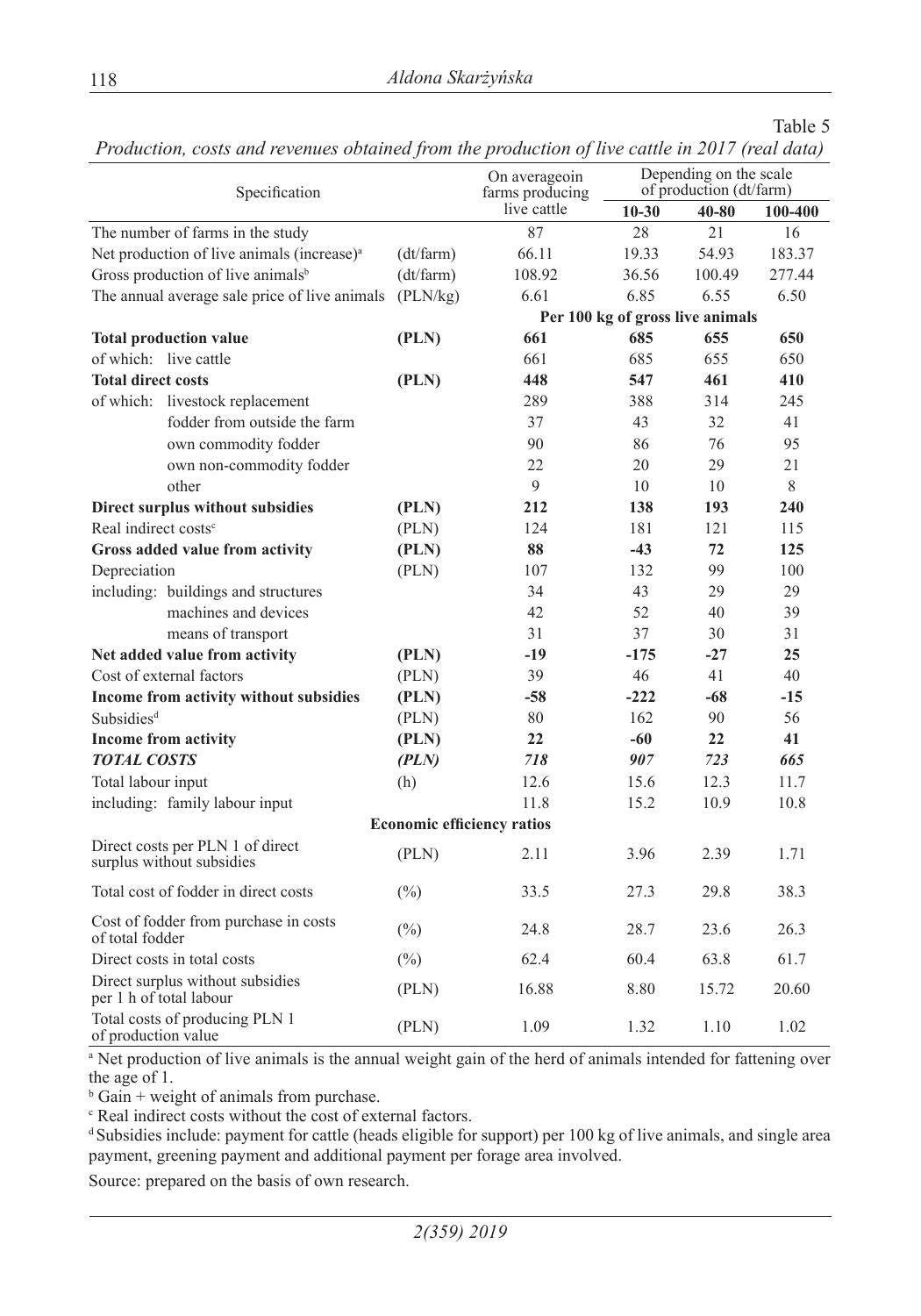|                                                                                            |                                                                                                        |       |              |                                           |       |             |          |           |        |           |             | Table 6 |
|--------------------------------------------------------------------------------------------|--------------------------------------------------------------------------------------------------------|-------|--------------|-------------------------------------------|-------|-------------|----------|-----------|--------|-----------|-------------|---------|
|                                                                                            | Selected descriptive statistics of the profitability ratio in specified ranges of the production scale |       |              | of agricultural products studied in 2017ª |       |             |          |           |        |           |             |         |
|                                                                                            |                                                                                                        |       | Sweet lupine |                                           |       | Fodder peas |          | Milk      |        |           | Live cattle |         |
| Specification                                                                              |                                                                                                        | $1-2$ | $4 - 8$      | $10 - 50$                                 | $1-2$ | $4 - 20$    | $5 - 15$ | $25 - 45$ | 55-140 | $10 - 30$ | 40-80       | 100-400 |
| On average                                                                                 | (per cent)                                                                                             | 130.9 | 11.0         | 120.6                                     | 144.1 | 148.2       | 131.2    | 140.7     | 148.8  | 75.5      | 90.6        | 97.8    |
| Percentile 5%                                                                              | (per cent)                                                                                             | 63.5  | 61.9         | 67.2                                      | 77.8  | 35.2        | 82.5     | 80.1      | 95.7   | 54.1      | 71.9        | 65.7    |
| Median                                                                                     | (per cent)                                                                                             | 128.0 | 111.0        | 101.8                                     | 137.7 | 128.6       | 124.2    | 148.9     | 148.7  | 78.4      | 90.2        | 99.0    |
| Percentile 95%                                                                             | (per cent)                                                                                             | 259.5 | 189.8        | 274.2                                     | 281.0 | 290.1       | 227.7    | 206.5     | 212.4  | 109.3     | 122.5       | 157.0   |
| Quartile deviation                                                                         | (pp)                                                                                                   | 35.4  | 32.6         | 31.3                                      | 33.4  | 51.7        | 22.5     | 21.6      | 19.8   | 11.5      | 15.5        | 15.4    |
| Position coefficient<br>of variation                                                       | (per cent)                                                                                             | 27.7  | 29.3         | 30.7                                      | 24.3  | 40.2        | 181      | 14.5      | 13.3   | 14.6      | 17.1        | 15.6    |
| with the profitability ratio<br>Percentage of farms<br>below 100                           | (per cent)                                                                                             | 26.3  | 46.9         | 45.8                                      | 20.0  | 26.1        | 16.2     | 14.9      | 8.3    | 82.1      | 66.7        | 56.3    |
| <sup>a</sup> Criterion for the selection of the production scale as in Tables 1-2 and 4-5. |                                                                                                        |       |              |                                           |       |             |          |           |        |           |             |         |